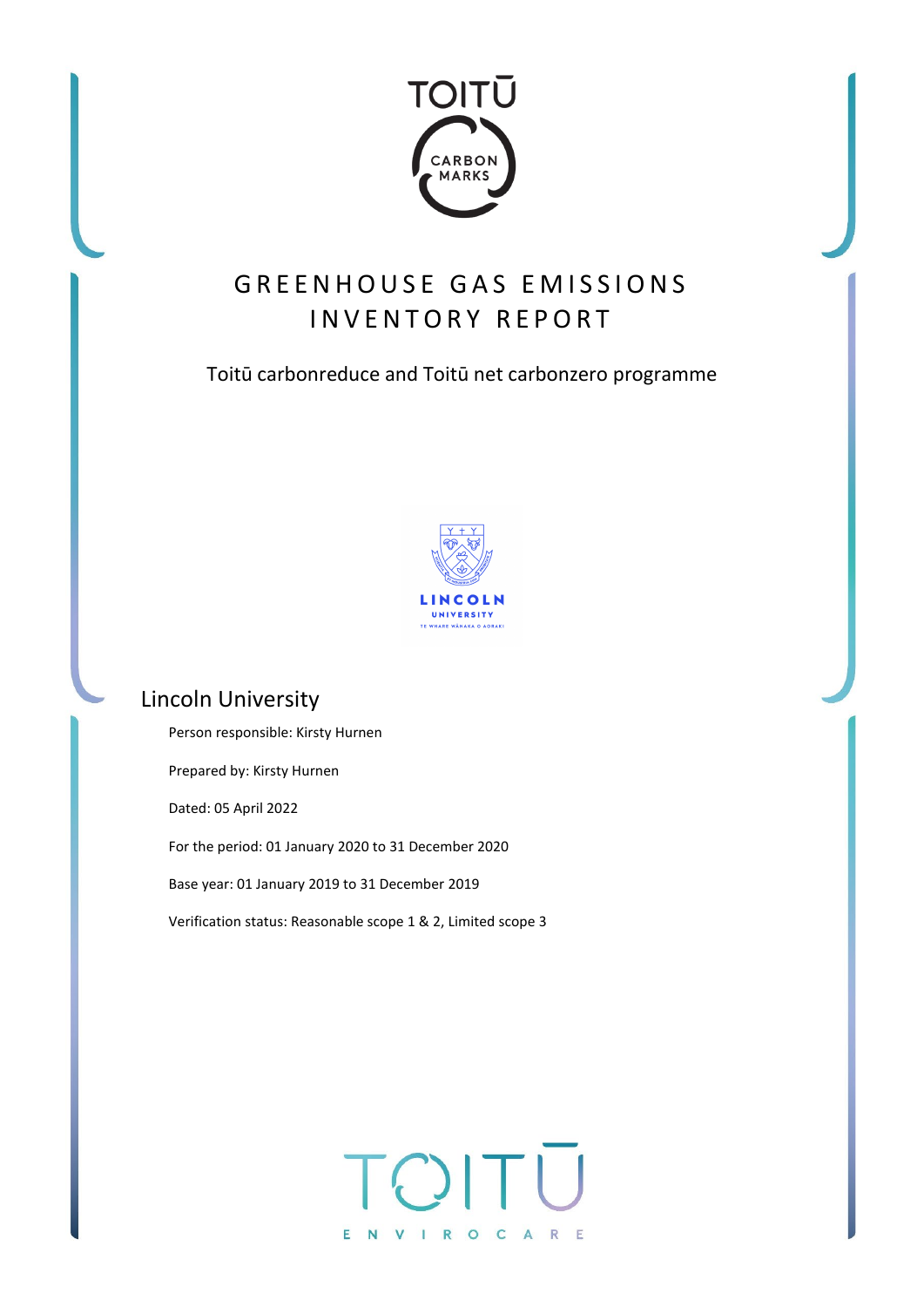## <span id="page-1-0"></span>DISCLAIMER

The template has been provided by Enviro-Mark Solutions Limited trading as Toitū Envirocare. While every effort has been made to ensure the template is consistent with the requirements of ISO 14064- 1:2006, Toitū Envirocare does not accept any responsibility whether in contract, tort, equity or otherwise for any action taken, or reliance placed on it, or for any error or omission from this report. The template should not be altered (i.e. the black text); doing so may invalidate the organisation's claim that its inventory is compliant with the ISO 14064-1:2006 standard.

This work shall not be used for the purpose of obtaining emissions units, allowances, or carbon credits from two or more different sources in relation to the same emissions reductions, or for the purpose of offering for sale carbon credits which have been previously sold.

The consolidation approach chosen for the greenhouse gas inventory should not be used to make decisions related to the application of employment or taxation law.

This report shall not be used to make public greenhouse gas assertions without independent verification and issue of an assurance statement by Toitū Envirocare.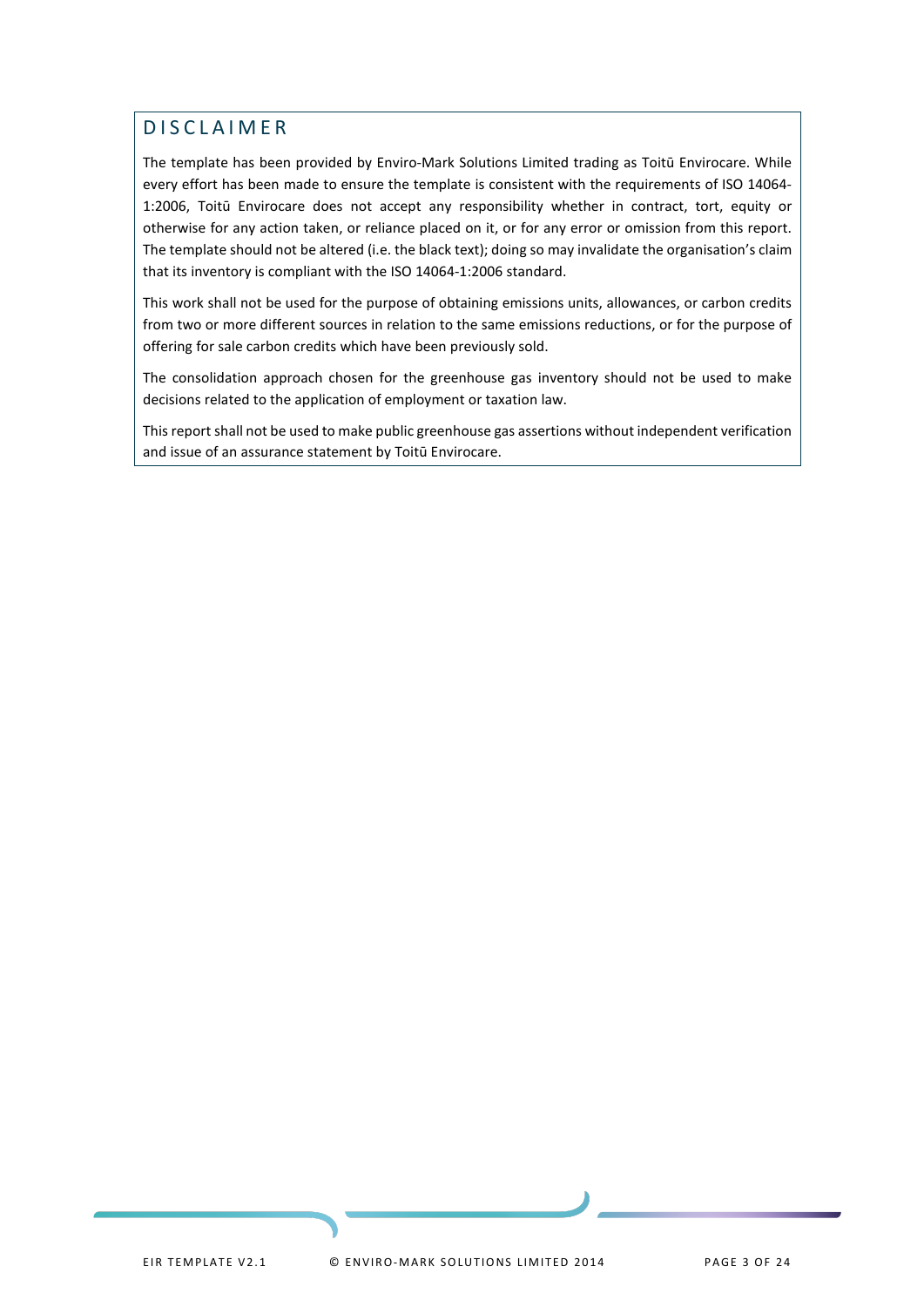## CONTENTS

| 1  |                                                                                  |  |
|----|----------------------------------------------------------------------------------|--|
| 2  |                                                                                  |  |
| 3  |                                                                                  |  |
| 4  |                                                                                  |  |
| 5  |                                                                                  |  |
| 6  |                                                                                  |  |
| 7  | 6.1<br>6.2<br>6.3<br>6.4                                                         |  |
| 8  |                                                                                  |  |
| 9  |                                                                                  |  |
| 10 |                                                                                  |  |
| 11 |                                                                                  |  |
| 12 | 11.1<br>11.2                                                                     |  |
| 13 |                                                                                  |  |
| 14 |                                                                                  |  |
| 15 |                                                                                  |  |
|    |                                                                                  |  |
|    | Table 2: Gross organisation GHG emissions by scope for current measurement year. |  |
|    |                                                                                  |  |
|    |                                                                                  |  |
|    |                                                                                  |  |
|    |                                                                                  |  |
|    |                                                                                  |  |
|    |                                                                                  |  |
|    |                                                                                  |  |
|    |                                                                                  |  |
|    |                                                                                  |  |
|    |                                                                                  |  |
|    |                                                                                  |  |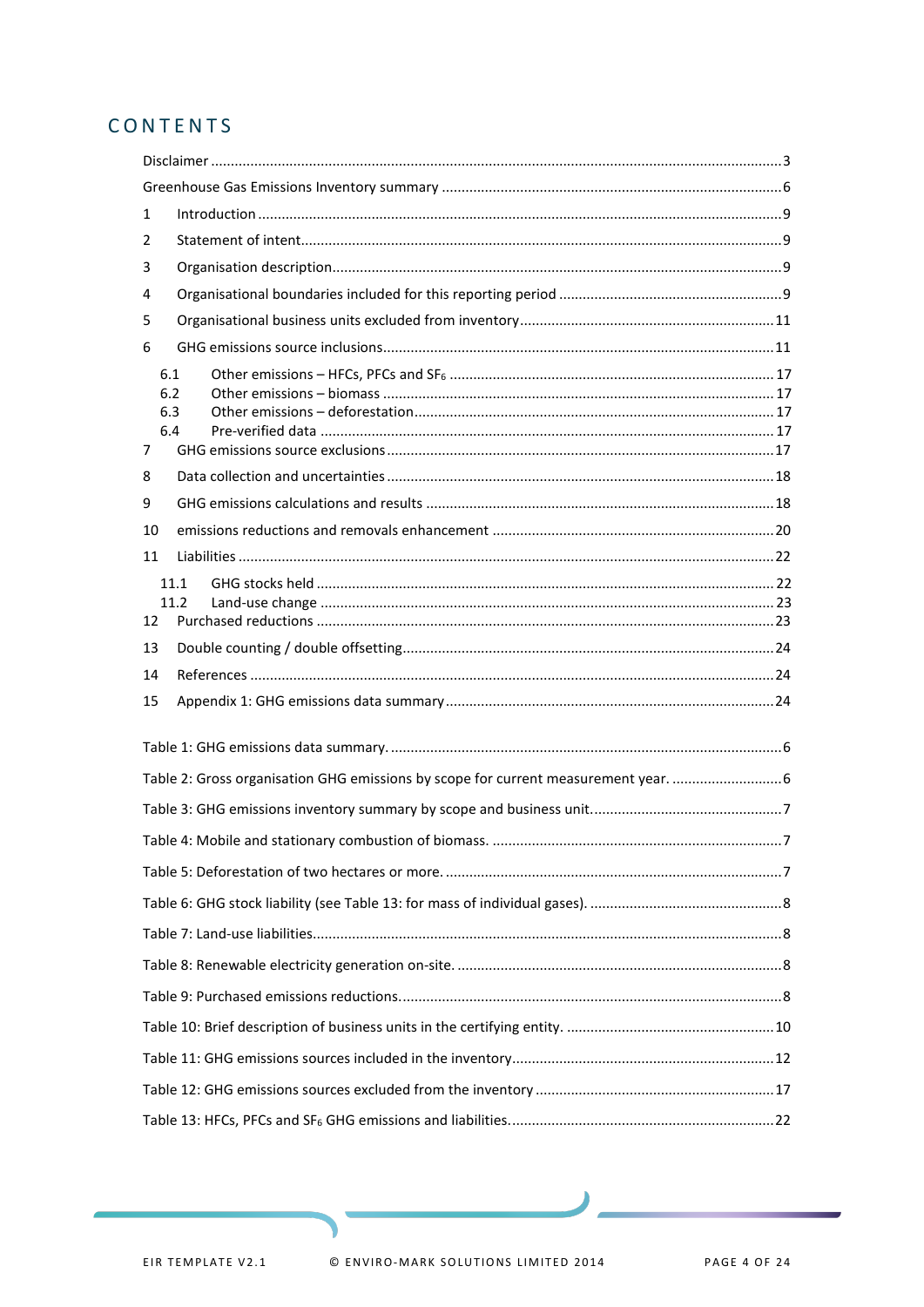| Figure 5: Comparison of GHG operational emissions by scope between the reporting periods. 21 |  |
|----------------------------------------------------------------------------------------------|--|
| Figure 6: Comparison of GHG operational emissions by emissions sources between the reporting |  |
| Figure 7: Comparison of emissions by business unit between the reporting periods22           |  |

۱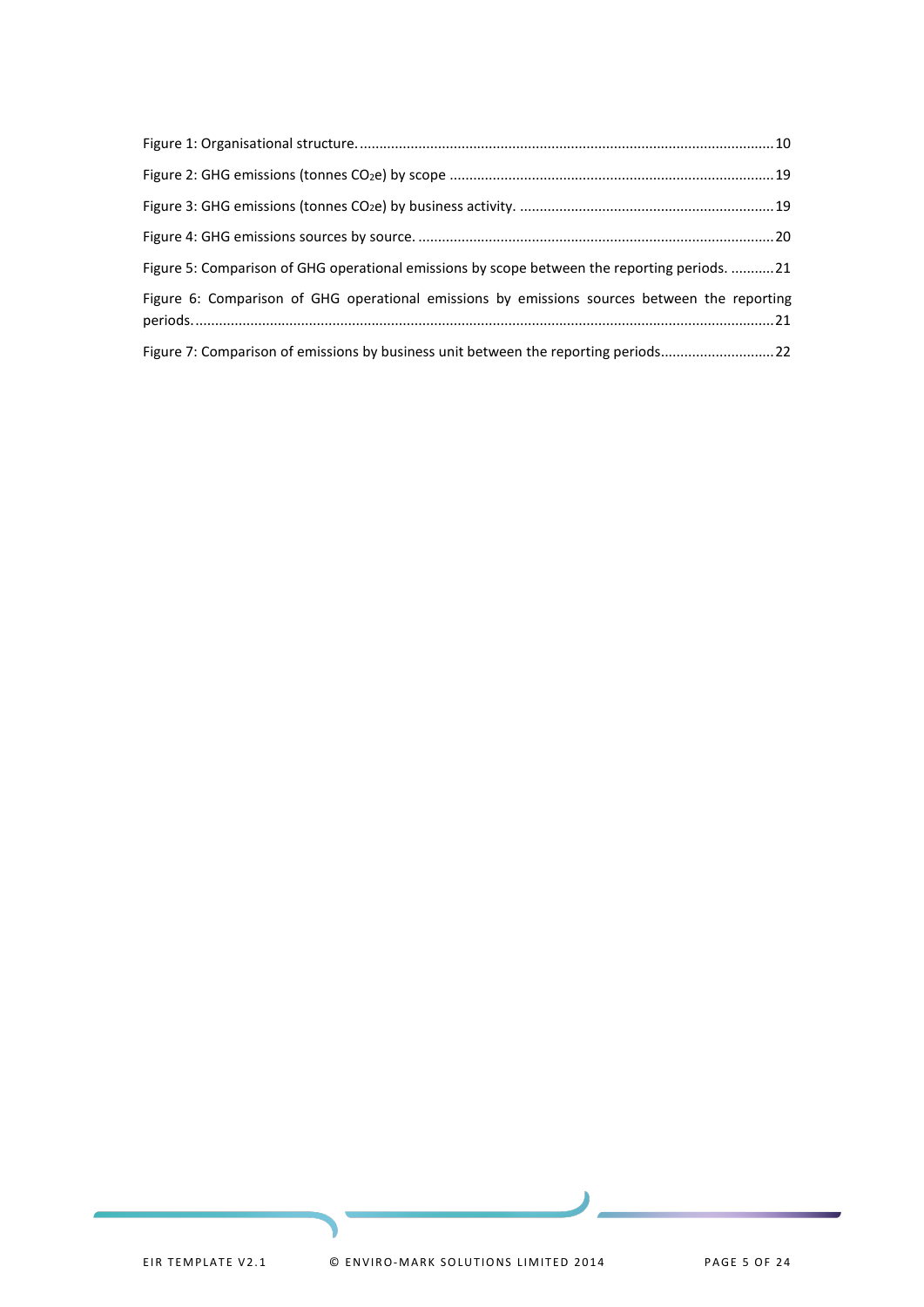## <span id="page-4-0"></span>GREENHOUSE GAS EMISSIONS INVENTORY SUMMARY

<span id="page-4-1"></span>**Table 1: GHG emissions data summary.**

|                                                                 | 2019     | 2020     |
|-----------------------------------------------------------------|----------|----------|
| Scope 1                                                         | 4,580.42 | 4,527.20 |
| Scope 2                                                         | 735.49   | 720.09   |
| Scope 3 Mandatory                                               | 1,863.90 | 661.63   |
| Scope 3 Additional                                              | 1,249.44 | 1,254.64 |
| Scope 3 One time                                                | 0.00     | 0.00     |
| Total gross emissions                                           | 8,429.26 | 7,163.56 |
| Certified green electricity                                     | 0.00     | 0.00     |
| Purchased emission reductions                                   | 0.00     | 0.00     |
| Net GHG emissions (all scopes)                                  | 8,429.26 | 7,163.56 |
| Total gross GHG emissions per Turnover/revenue (\$Millions)     | 66.44    | 60.66    |
| Total mandatory GHG emissions per Turnover/revenue (\$Millions) | 56.59    | 50.04    |

*Note: total mandatory emissions includes scope 1, scope 2, and scope 3 (i.e. excludes scope 3 one-time and scope 3 additional). Refer to inventory spreadsheet for full time series.*

| <b>Indicator</b>               | tCO <sub>2</sub> e |
|--------------------------------|--------------------|
| Scope 1                        |                    |
| Freight                        | 0.00               |
| Other                          | 126.72             |
| Other fuels                    | 111.05             |
| Other fuels - coal             | 3,843.36           |
| Other gases                    | 0.03               |
| Passenger vehicles - post-2015 | 3.33               |
| Refrigerants                   | 292.76             |
| Transport fuels                | 149.94             |
| Scope 2                        |                    |
| Electricity                    | 720.09             |
| Scope 3                        |                    |

#### <span id="page-4-2"></span>**Table 2: Gross organisation GHG emissions by scope for current measurement year.**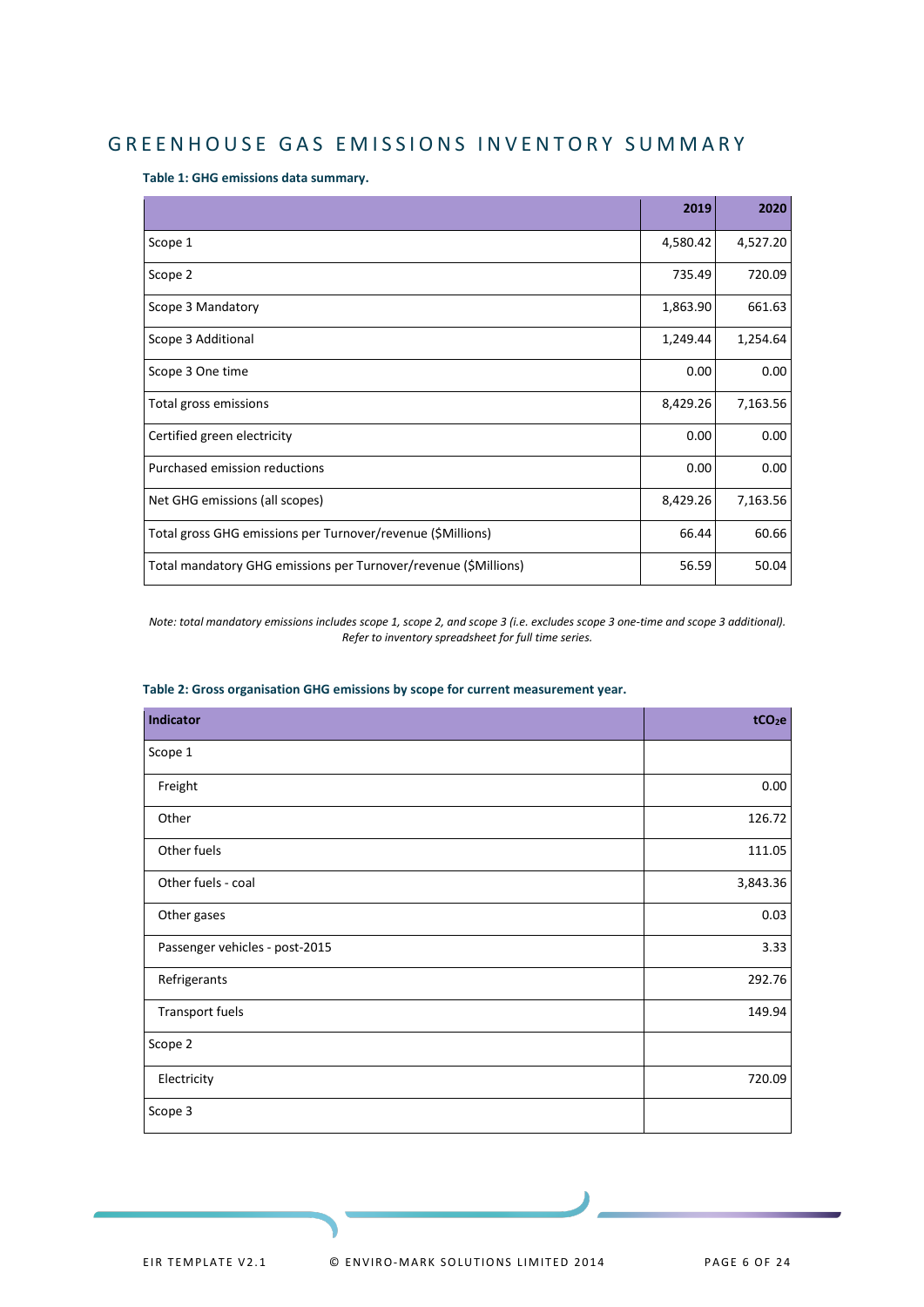| Indicator                        | tCO <sub>2</sub> e |
|----------------------------------|--------------------|
| Electricity                      | 61.72              |
| Passenger vehicles - default age | 2.38               |
| Scope 3 Additional               | 1,254.64           |
| Transport - other                | 539.42             |
| Waste                            | 58.11              |
| Total                            | 7,163.56           |

<span id="page-5-0"></span>**Table 3: GHG emissions inventory summary by scope and business unit.**

| <b>Component gas</b> | Scope 1  | Scope 2 | Scope 3  | <b>Total</b> | <b>Removals</b> | <b>After removals</b> |
|----------------------|----------|---------|----------|--------------|-----------------|-----------------------|
| CH <sub>4</sub>      | 133.63   | 27.55   | 72.39    | 233.58       | 0.00            | 233.58                |
| CO <sub>2</sub>      | 4,075.60 | 691.54  | 1,805.82 | 6,572.96     | 0.00            | 6,572.96              |
| <b>HFCs</b>          | 292.76   | 0.00    | 0.00     | 292.76       | 0.00            | 292.76                |
| N <sub>2</sub> O     | 25.21    | 0.99    | 38.06    | 64.26        | 0.00            | 64.26                 |
| NF <sub>3</sub>      | 0.00     | 0.00    | 0.00     | 0.00         | 0.00            | 0.00                  |
| <b>PFCs</b>          | 0.00     | 0.00    | 0.00     | 0.00         | 0.00            | 0.00                  |
| SF <sub>6</sub>      | 0.00     | 0.00    | 0.00     | 0.00         | 0.00            | 0.00                  |
| Total                | 4,527.20 | 720.09  | 1,916.27 | 7,163.56     | 0.00            | 7,163.56              |

#### <span id="page-5-1"></span>**Table 4: Mobile and stationary combustion of biomass.**

| <b>Biomass</b>       | Quantity | Tonnes Biogenic CO <sub>2</sub> |
|----------------------|----------|---------------------------------|
| No activity recorded | n/a      | n/a                             |

#### <span id="page-5-2"></span>**Table 5: Deforestation of two hectares or more.**

| <b>Source</b>                                         | Mass <sup>1</sup> | tCO <sub>2</sub> e |
|-------------------------------------------------------|-------------------|--------------------|
| Deforestation tCO <sub>2</sub> e (tCO <sub>2</sub> e) | 0.00              | $0.00\,$           |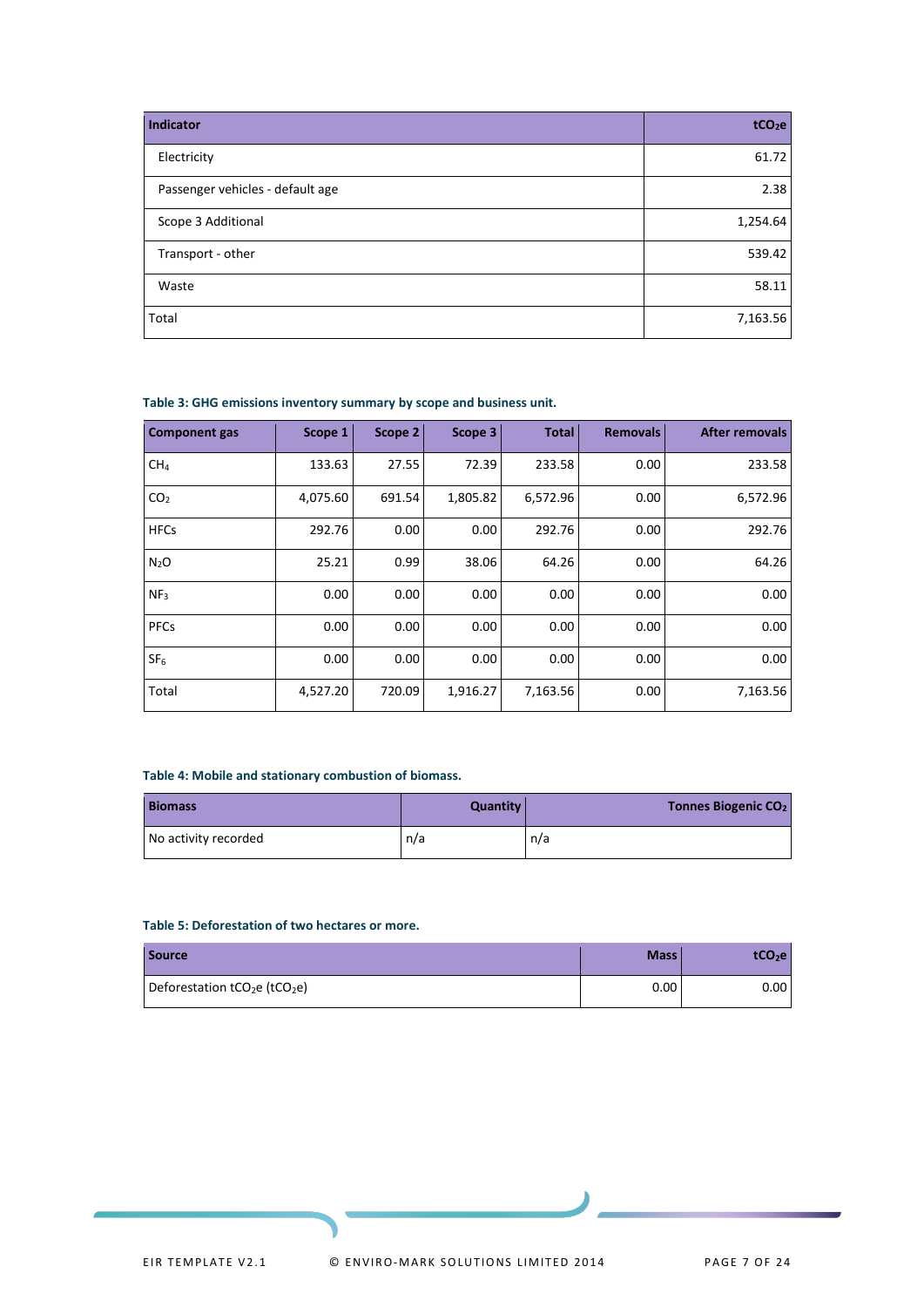#### <span id="page-6-0"></span>**Table 6: GHG stock liability (see Table 13: for mass of individual gases).**

| <b>Source</b>                           | <b>Units</b> | Quantity  | Potential Liability tCO <sub>2</sub> e |
|-----------------------------------------|--------------|-----------|----------------------------------------|
| Coal default commercial                 | tonnes       | 35.00     | 61.91                                  |
| Diesel stationary combustion            | litres       | 11,000.00 | 29.81                                  |
| HCFC-22 (R-22, Genetron 22 or Freon 22) | kilograms    | 33.80     | 61.18                                  |
| <b>HFC-134a</b>                         | kilograms    | 29.00     | 41.47                                  |
| <b>HFC-32</b>                           | kilograms    | 9.50      | 6.41                                   |
| R-404A                                  | kilograms    | 54.00     | 211.77                                 |
| R-407C                                  | kilograms    | 0.00      | 0.00                                   |
| R-407F                                  | kilograms    | 0.00      | 0.00                                   |
| R-410A                                  | kilograms    | 538.12    | 1,123.33                               |
| R-507                                   | kilograms    | 27.00     | 107.60                                 |

#### <span id="page-6-1"></span>**Table 7: Land-use liabilities.**

| Type of sequestration                                           | Liability $tCO2e$ |
|-----------------------------------------------------------------|-------------------|
| Contingent liability (carbon sequestered this reporting period) | 0.00 <sub>1</sub> |
| Potential sequestration liability (total carbon stock)          | 0.00              |

#### <span id="page-6-2"></span>**Table 8: Renewable electricity generation on-site.**

| Renewable generation on-site                                                       | <b>kWh</b><br>generated | tCO <sub>2</sub> e<br>avoided |
|------------------------------------------------------------------------------------|-------------------------|-------------------------------|
| On-site renewable generation (kWh) 1/01/2020 to 31/12/2020 - Lincoln<br>University | 195.410.00              | 19.82                         |

#### <span id="page-6-3"></span>**Table 9: Purchased emissions reductions.**

| Type of emission reductions purchased     | Amount | tCO <sub>2</sub> e |
|-------------------------------------------|--------|--------------------|
| Certified green electricity ( $tCO2e$ )   | 0.00   | 0.00               |
| Purchased emission reductions ( $tCO2e$ ) | 0.00   | 0.00               |
| Total                                     | 0.00   | 0.00               |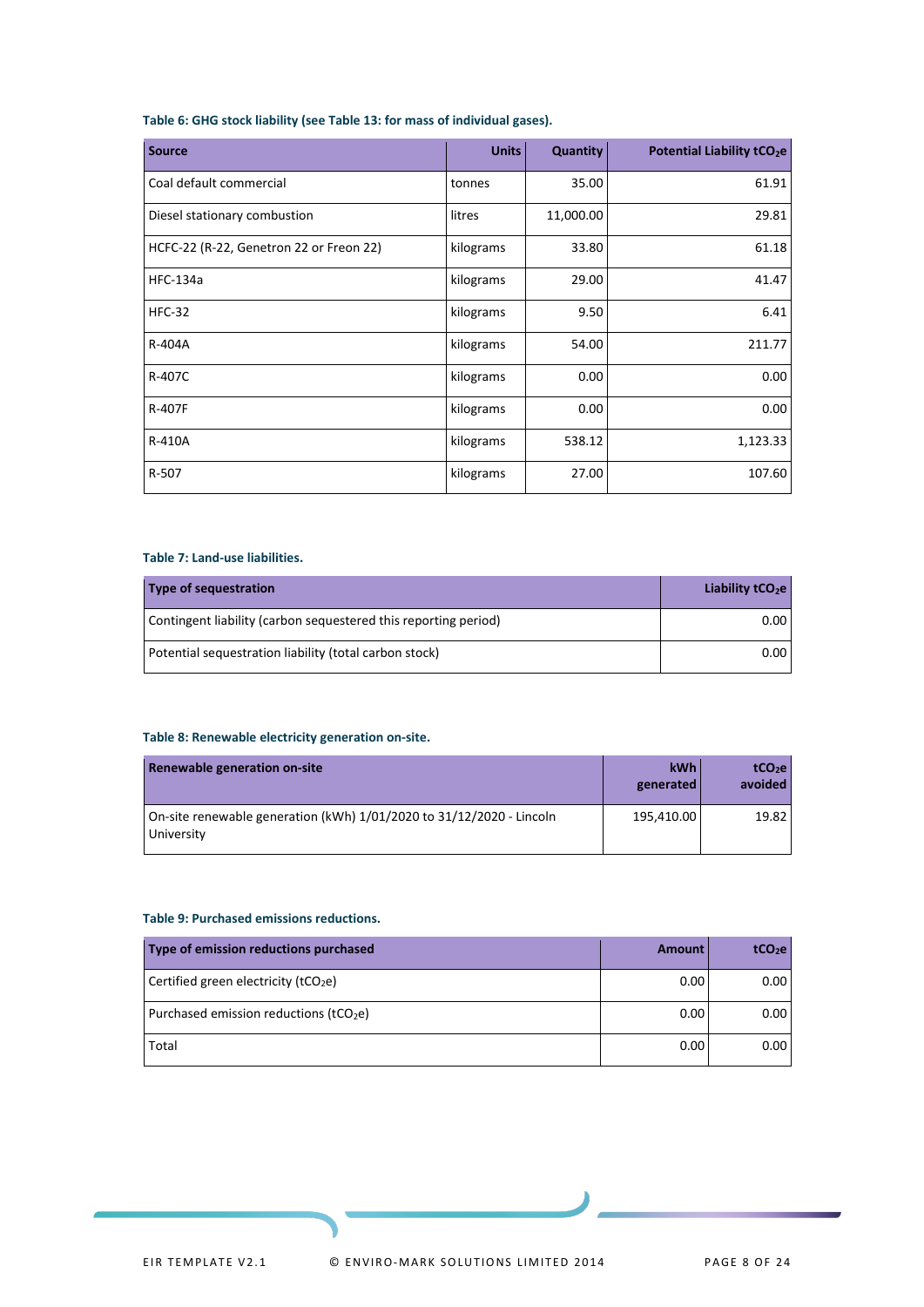### <span id="page-7-0"></span>1 INTRODUCTION

This report is the annual greenhouse gas (GHG) emissions<sup>[1](#page-7-4)</sup> inventory report for the named organisation. The inventory is a complete and accurate quantification of the amount of GHG emissions that can be directly attributed to the organisation's operations within the declared boundary and scope for the specified reporting period. The inventory has been prepared in accordance with the requirements of the **measure**-step[2](#page-7-5) of the Programme, which is based on the *Greenhouse Gas Protocol: A Corporate Accounting and Reporting Standard (2004) and ISO 14064- 1:2006 Specification with Guidance at the Organization Level for Quantification and Reporting of Greenhouse Gas Emissions and Removals[3](#page-7-6)* . Where relevant, the inventory is aligned with industry or sector best practice for emissions measurement and reporting.

### <span id="page-7-1"></span>2 STATEMENT OF INTENT

This inventory forms part of the organisation's commitment to gain Programme certification.

This inventory reports into the Toitū carbonreduce and Toitū net carbonzero programmes. We also intend to use this inventory to provide metric reporting to align with the Lincoln University Sustainability Plan.

## <span id="page-7-2"></span>3 ORGANISATION DESCRIPTION

Lincoln University is the smallest university in New Zealand situated in Selwyn in a park-like campus, surrounded by farms used for demonstration and research. For this audit, the "campus" is the two land titles that cover 120.5 hectares from Springs Road to the farm boundary beyond Johnstone Memorial Lab (JML) (east to west) and Ellesmere Junction Road to Iverson Field (north to south). In the 2020 audit the boundary was extended to include JML and the Biological Husbandry Unit. The surrounding farms are not included at this stage as they establish benchmarking under the Carbon Neutral Government Programme (CNGP).

Lincoln University has a Sustainability Plan which aspirational target includes the goal of being carbon neutral by 2030 and carbon zero by 2050.

## <span id="page-7-3"></span>4 ORGANISATIONAL BOUNDARIES INCLUDED FOR THIS REPORTING PERIOD

Organisational boundaries were set with reference to the methodology described in the GHG Protocol and ISO 14064-1:2006 standards. The GHG Protocol allows two distinct approaches to be used to consolidate GHG emissions: the equity share and control (financial or operational) approaches. The Programme specifies that the operational control consolidation approach should be used unless otherwise agreed with the Programme.

An operational control consolidation approach was used to account for emissions.

<span id="page-7-4"></span><sup>&</sup>lt;sup>1</sup> Throughout this document "emissions" means "GHG emissions".

<span id="page-7-5"></span><sup>&</sup>lt;sup>2</sup> Programme refers to the Toitū carbonreduce and the Toitū net carbonzero programme.

<span id="page-7-6"></span><sup>3</sup> Throughout this document 'GHG Protocol' means the *GHG Protocol Corporate Accounting and Reporting Standard* and 'ISO 14064-1:2006' means the international standard *Specification with Guidance at the Organizational Level for Quantification and Reporting of Greenhouse Gas Emissions and Removals*.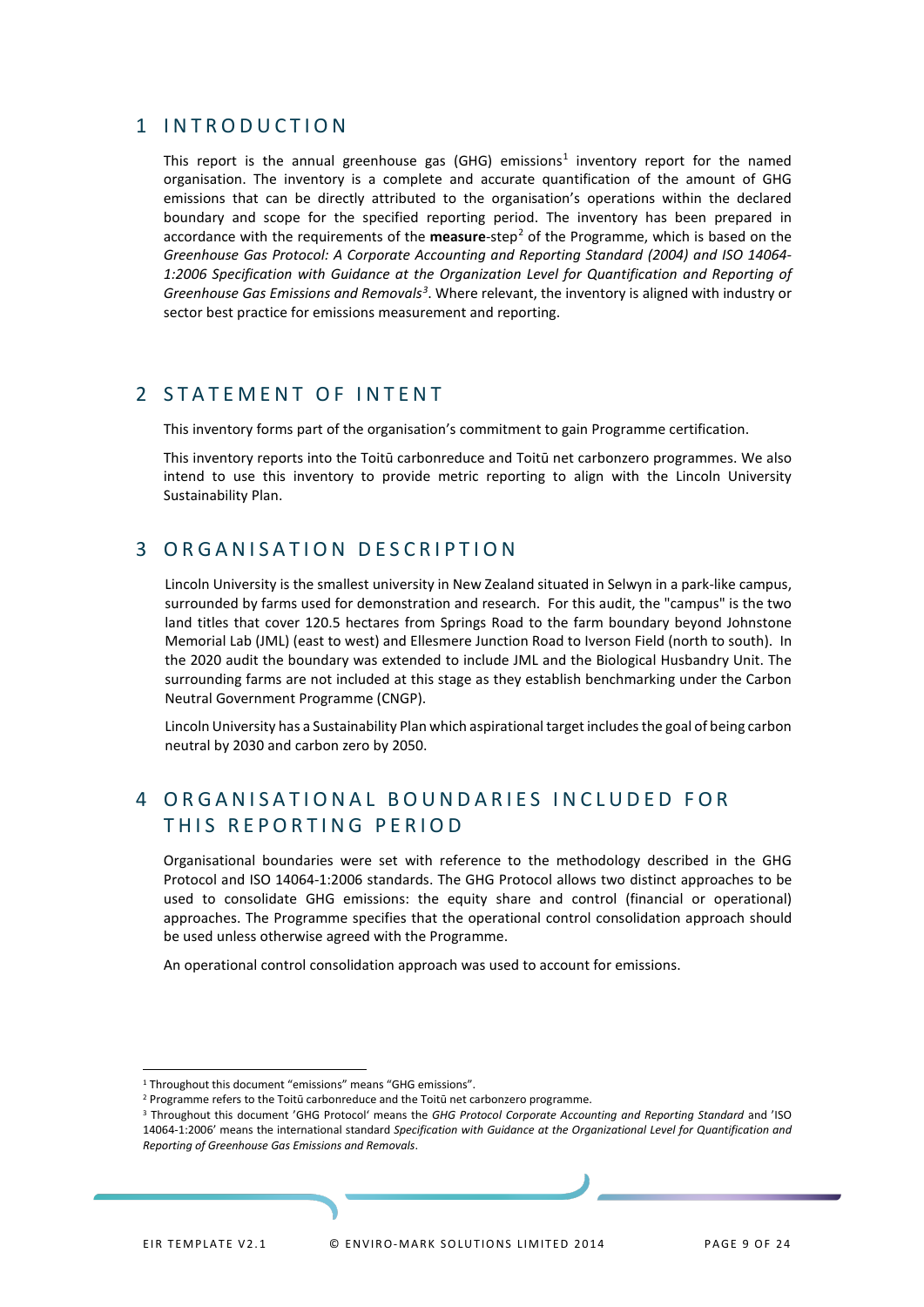Lincoln University has focused this audit on the larger Te Waihora campus of 120.5 hectares which is the 59ha title that is predominantly teaching and accommodation space, and the adjacent 61.5ha title including the Biological Husbandry Unit (BHU) and Johnstone Memorial Laboratory (JML). This audit does not include the surrounding Lincoln University Farms at this stage as there is a separate measuring guide for this sector.

This audit has not broken-down details to business units yet whilst we create better processes to collect the data. Lincoln Agritech is a subsidiary of Lincoln University, and its operational work is not included, but as they are on campus has been included in the footprint from buildings etc. Therefore, there is only one site for this audit.

The LU Property Joint Venture, Lincoln Hospitality and LUAgR Joint Facility are also noted in this audit as they are registered subsidiaries operating within the campus. Activities from these subsidiaries are covered in this audit through the general operation.



**Figure 1: Organisational structure.**

<span id="page-8-1"></span>This first the Carbon Audit aggregates all information together into the one report - there are no business unit splits at this stage but hope to do that in the future.

| <b>Business unit</b>                                | <b>Address</b>     | <b>Purpose</b>                                                                                                                          |
|-----------------------------------------------------|--------------------|-----------------------------------------------------------------------------------------------------------------------------------------|
| Lincoln University                                  | Road, Lincoln      | Ellesmere Junction   58ha + 61.5ha titles to define "campus" - not the surrounding<br>farms                                             |
| Lincoln Agritech                                    |                    | LU Campus, Lincoln   In future years we will split this out $-$ 2020 data is aggregated.                                                |
| Lincoln University<br><b>Property Joint Venture</b> |                    | LU Campus, Lincoln   This is a 60.5% owned subsidiary predominantly managed<br>within finance - all LU data aggregated into campus data |
| <b>Blinc Innovation</b><br>LimitedLimited           | LU Campus, Lincoln | A subsidiary of Lincoln University from Nov 2019. Campus<br>operation costs has been grouped under Lincoln University<br>data.          |

<span id="page-8-0"></span>**Table 10: Brief description of business units in the certifying entity.**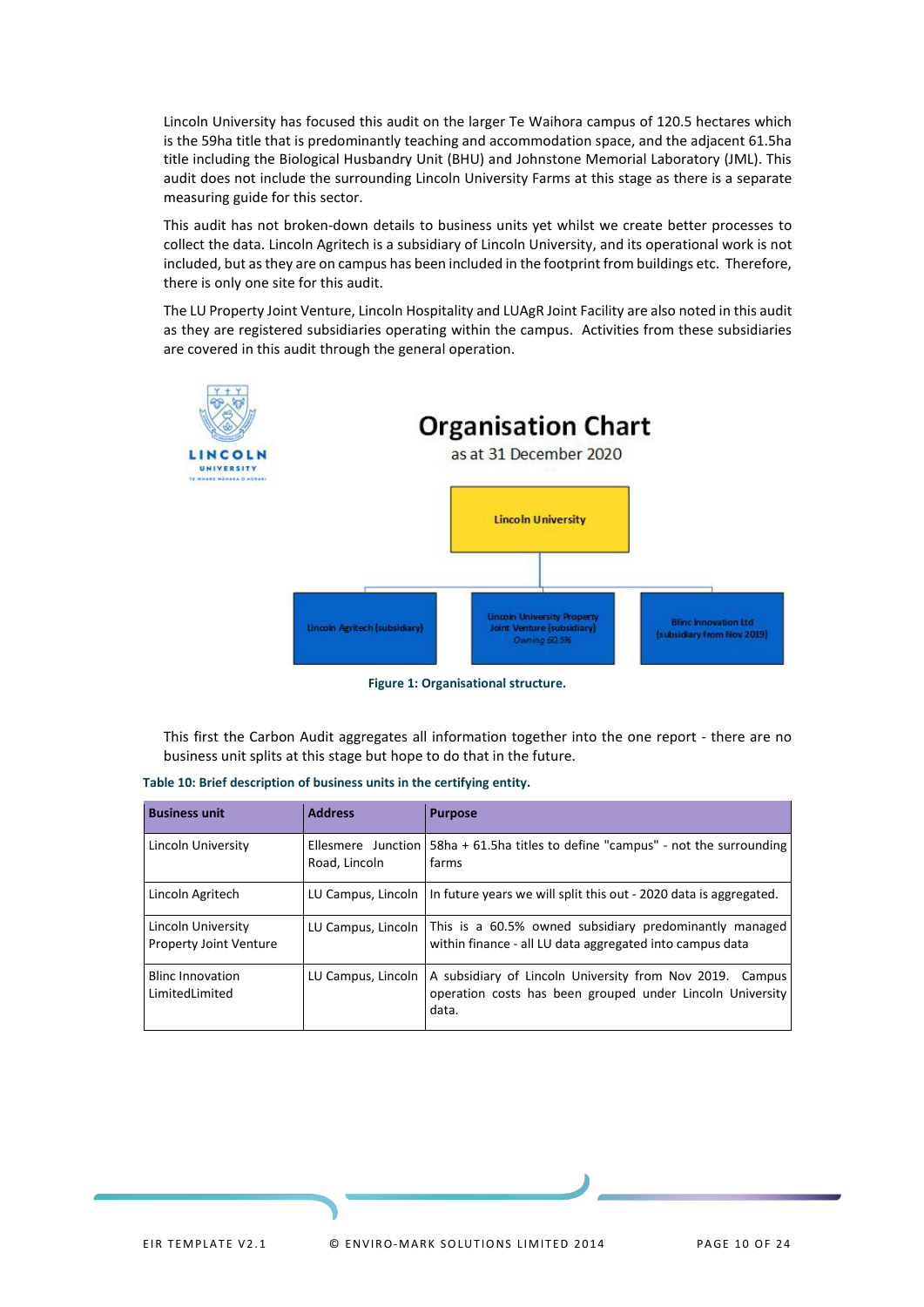## <span id="page-9-0"></span>5 ORGANISATIONAL BUSINESS UNITS EXCLUDED FROM INVENTORY

All university campus business units are included in the overall audit where the 58ha boundary sits. This includes Iverson Field but does not include Johnstone Memorial Laboratory.

Lincoln University Farms are excluded from this report due to their sector targets and guidelines. These will be included in this audit from 2021 but in the meantime has separate reporting through He Waka Eke Noa (Primary Sector Climate Action Partnership).

Lincoln Agritech is aggregated for the onsite footprint and is expected to be separated out in future audits.

### <span id="page-9-1"></span>6 GHG EMISSIONS SOURCE INCLUSIONS

The GHG emissions sources included in this inventory are those required for Programme certification and were identified with reference to the methodology described in the GHG Protocol and ISO 14064-1:2006 standards. Identification of emissions sources was achieved via personal communications with Lincoln University staff, and cross-checked against operational expenditure records for the reporting period. These records were viewed in order to see what activities may be associated with emissions from all of the operations.

As adapted from the GHG Protocol, these emissions were classified into the following categories:

- **Direct GHG emissions (Scope 1):** GHG emissions from sources that are owned or controlled by the company.
- **Indirect GHG emissions (Scope 2):** GHG emissions from the generation of purchased electricity, heat and steam consumed by the company.
- **Indirect GHG emissions (Scope 3):** GHG emissions required by the Programme that occur as a consequence of the activities of the company but occur from sources not owned or controlled by the company. Inclusion of other Scope 3 emissions sources is done on a case-by-case basis.

After liaison with the organisation, the emissions sources in Table 11 have been identified and included in the GHG emissions inventory.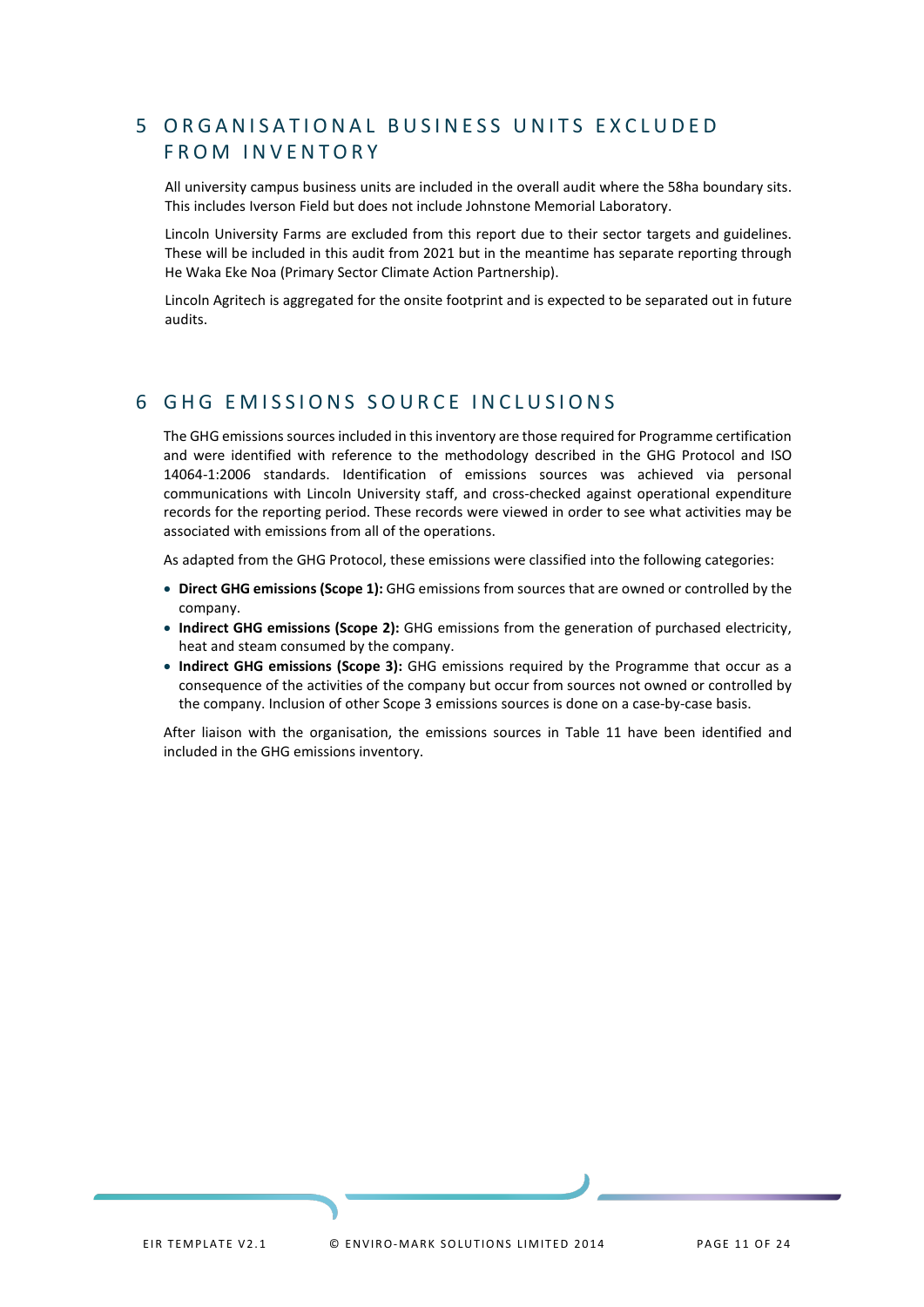<span id="page-10-0"></span>

|            | <b>Business unit GHG emissions source</b>                                                                      | <b>GHG</b><br>emissions<br>level scope | Data source                                                             | <b>Data</b><br>collection<br>unit | <b>Uncertainty (description)</b>                                                                                                                       |
|------------|----------------------------------------------------------------------------------------------------------------|----------------------------------------|-------------------------------------------------------------------------|-----------------------------------|--------------------------------------------------------------------------------------------------------------------------------------------------------|
| LU - whole | Air<br>travel<br>(broken<br>down<br>into<br>aircraft, jet<br>medium<br>aircraft<br>and<br>average<br>aircraft) | domestic 3 Mandatory                   | <b>APX travel</b>                                                       | person<br>kilometres              | Information report from supplier - considered true and<br>correct.                                                                                     |
| LU - whole | long<br>Air travel<br>(broken<br>down<br>into<br>premium<br>economy,<br>(econ+), and business)                 |                                        | haul 3 Mandatory<br><b>APX travel</b><br>person<br>kilometres           |                                   | Information report from supplier - considered true and<br>correct.                                                                                     |
| LU - whole | Air travel short haul 3 Mandatory<br>into<br>down<br>(broken<br>economy, business/first<br>class, and average) |                                        | APX travel                                                              | person<br>kilometres              | Information report from supplier - considered true and<br>correct.                                                                                     |
| LU - whole | Bus travel<br>(staff<br>and<br>student                                                                         | (average) 3 Additional                 | 2018 Travel Survey & Annual Report for staff and<br>student FTE numbers | person<br>kilometres              | Formulas used for days staff and student commute to<br>campus.                                                                                         |
|            | commute)                                                                                                       |                                        |                                                                         |                                   | Bus commute from survey was calculated into distance<br>groups to estimate distance travelled.                                                         |
|            |                                                                                                                |                                        |                                                                         |                                   | Assumption made that primary source of transport was<br>70% and secondary 30% however where more modes<br>were indicated this was broken down further. |
| LU - whole | Bus travel (diesel) (Field<br>Trips)                                                                           | 3 Mandatory                            | Travlon through finance data                                            | person<br>kilometres              | Bus hire companies' data from finance.                                                                                                                 |

#### **Table 11: GHG emissions sources included in the inventory**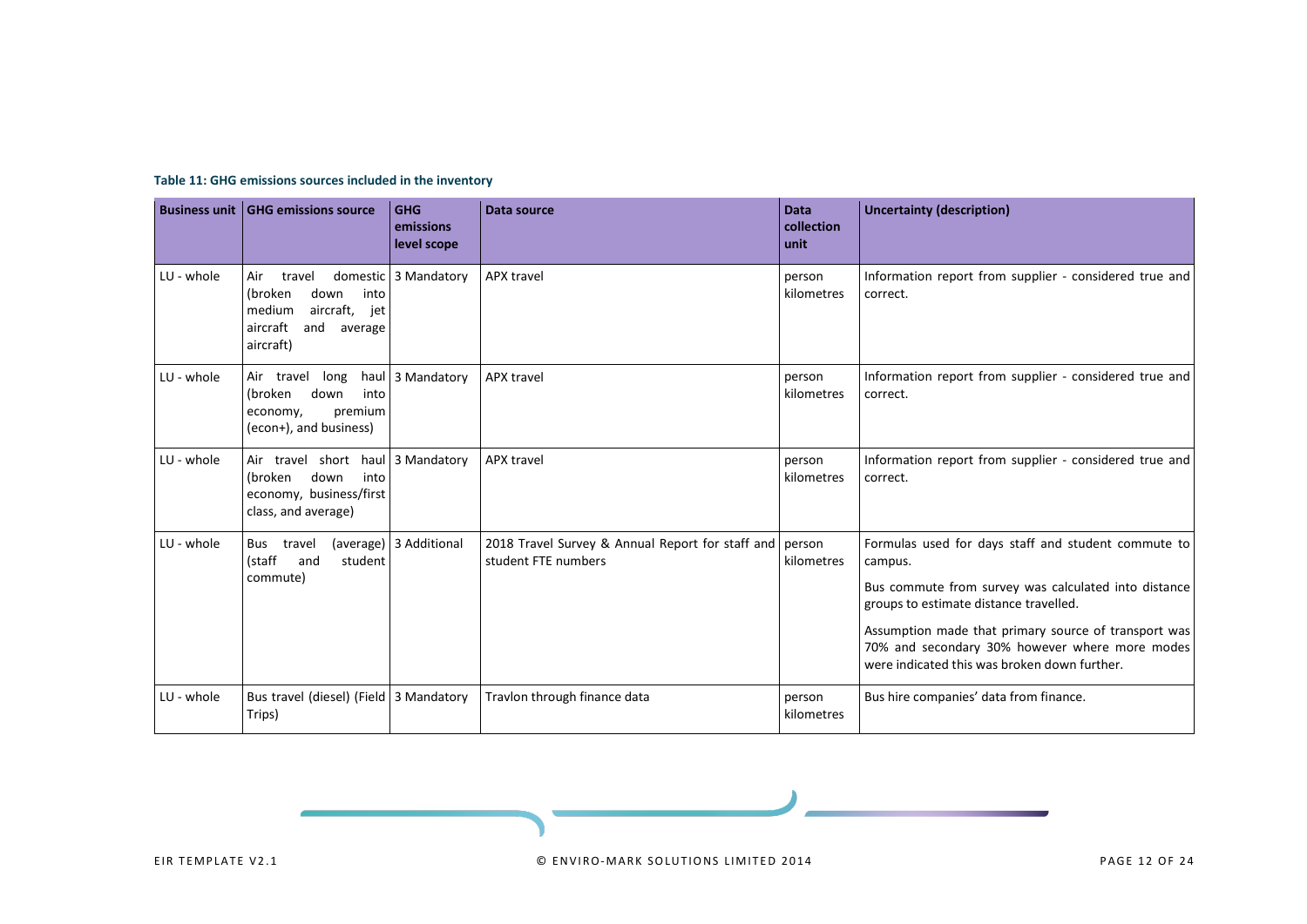|            | <b>Business unit   GHG emissions source</b>  | <b>GHG</b><br>emissions<br>level scope | Data source                                                                                   | <b>Data</b><br>collection<br>unit | <b>Uncertainty (description)</b>                                                                                                                                                                                          |
|------------|----------------------------------------------|----------------------------------------|-----------------------------------------------------------------------------------------------|-----------------------------------|---------------------------------------------------------------------------------------------------------------------------------------------------------------------------------------------------------------------------|
|            |                                              |                                        |                                                                                               |                                   | Manually estimated mileage through destination<br>information to calculate person kilometres.<br>Some<br>assumptions were made from data from the previous<br>procurement system where destinations were not<br>recorded. |
| LU - whole | Car Average (staff and<br>student carpool    | 3 Additional                           | 2018 Travel Survey & Annual Report for staff and<br>student FTE numbers                       |                                   | Formulas used for days staff and student commute to<br>campus.                                                                                                                                                            |
|            | commute)                                     |                                        |                                                                                               |                                   | Carpool commute from survey was calculated into<br>distance groups to estimate distance travelled.                                                                                                                        |
|            |                                              |                                        |                                                                                               |                                   | Assumption made that primary source of transport was<br>70% and secondary 30% however where more modes<br>were indicated this was broken down further.                                                                    |
| LU - whole | Car Average (staff and<br>student single car | $\mathbf{1}$                           | 2018 Travel Survey & Annual Report for staff and<br>student FTE numbers                       |                                   | Formulas used for days staff and student commute to<br>campus.                                                                                                                                                            |
|            | commute)                                     |                                        |                                                                                               |                                   | Single occupancy car commute from survey was<br>calculated into distance groups to estimate distance<br>travelled.                                                                                                        |
|            |                                              |                                        |                                                                                               |                                   | Assumption made that primary source of transport was<br>70% and secondary 30% however where more modes<br>were indicated this was broken down further.                                                                    |
| LU - whole | Car Average (staff<br>business car travel)   | $\mathbf{1}$                           | <b>Staff</b><br>claims<br>(spreadsheet kilometres<br>for<br>mileage<br>CarbonCreditReporting) |                                   | Data from Finance general ledger code Mileage (3226),<br>and anything coded 'mileage' in Travel & Accommodation<br>(4303).                                                                                                |
|            |                                              |                                        |                                                                                               |                                   | Conversion of amount to kms @ .79c per km.                                                                                                                                                                                |
| LU - whole | $CO2$ (for winemaking)                       | $\mathbf{1}$                           | 3720 Cost Centre WFB code: 3731 from AGLS kilograms<br>faculty or finance                     |                                   | All gas/ bottles filtered out and entered Co <sub>2</sub> "bottles"<br>classed as Co2.                                                                                                                                    |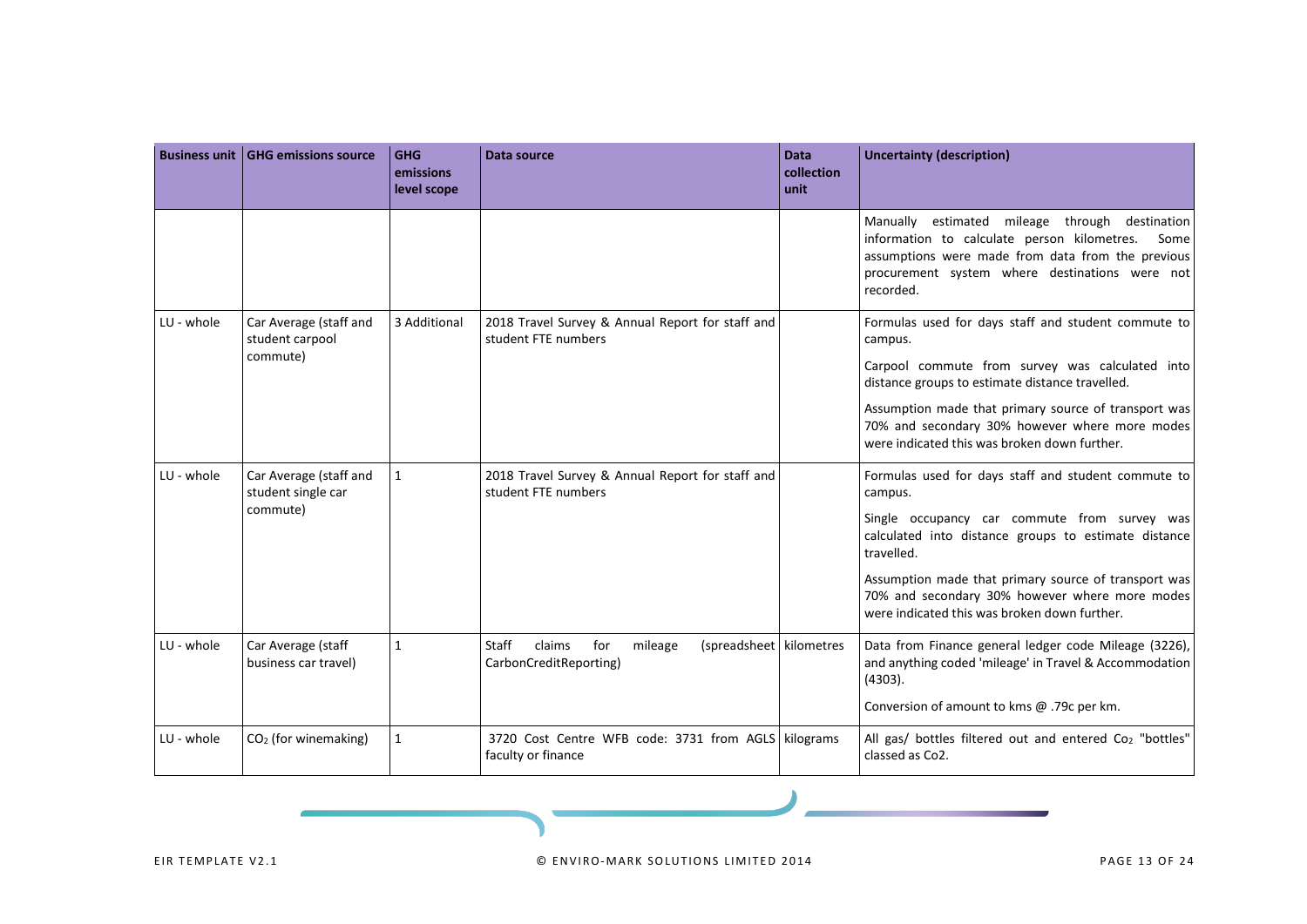| <b>Business unit</b> | <b>GHG emissions source</b>                      | <b>GHG</b><br>emissions<br>level scope | Data source                                                                | <b>Data</b><br>collection<br>unit | <b>Uncertainty (description)</b>                                                                                     |
|----------------------|--------------------------------------------------|----------------------------------------|----------------------------------------------------------------------------|-----------------------------------|----------------------------------------------------------------------------------------------------------------------|
| LU - whole           | Coal default commercial   1                      |                                        | FM - monthly coal bill / steam spreadsheet                                 | kilograms                         |                                                                                                                      |
| LU - whole           | Diesel (Fleet)                                   | $\mathbf{1}$                           | <b>CardSmart Fleet Invoices</b>                                            | litres                            | Separated out petrol purchases from diesel purchases.                                                                |
| LU - whole           | Diesel commercial<br>(generators)                | $\mathbf{1}$                           | Diesel (generators)                                                        | litres                            | invoices for commercial diesel                                                                                       |
| LU - whole           | Electricity                                      | $\overline{2}$                         | Meridian monthly accounts                                                  | kiloWatt<br>hours                 | Monthly accounts report from supplier - considered true<br>and correct.                                              |
| LU - whole           | Electricity distributed<br><b>T&amp;D</b> losses | 3 Mandatory                            | automatic calculation from above entry                                     | kiloWatt<br>hours                 | This is a Toitū automatic calculation for emissions from<br>source.                                                  |
| LU - whole           | <b>Enteric Fermentation</b><br>Sheep             | $\mathbf{1}$                           | Pauline Murphy, AGLS for HRA and Iverson, Robin   Head<br>McAnulty for JML |                                   | Count of sheep held on Iverson Fields.                                                                               |
| LU - whole           | <b>Enteric Fermentation</b><br>Deer              | $\mathbf{1}$                           | Robin McAnulty (or Chris Logan) for JML                                    | Head                              | Count of deer held around JML                                                                                        |
| LU - whole           | Fertiliser use Nitrogen<br>(Urea based)          | $\mathbf{1}$                           | Pauline Murphy, AGLS & Robin McAnulty/Chris kg N<br>Logan                  |                                   | Amount of fertiliser recorded that is used on Iverson Field.                                                         |
| LU - whole           | Freight Road van<br>(average)                    | $\mathbf{1}$                           | NZ Couriers, NZ Post, Aramex from Finance                                  | kg km                             | Filter payments from Finance accounts for 3 couriers and<br>multiply by mileage cost of 82c (for a van) to get km's. |
| LU - whole           | <b>HFC-134a</b>                                  | $\mathbf{1}$                           | Data available from HPAC                                                   | kilograms                         | Data supplied by HPAC, collated per-month use to get<br>vear total.                                                  |
| LU - whole           | <b>HFC-32</b>                                    | $\mathbf{1}$                           | Data available from HPAC                                                   | kilograms                         | Data supplied by HPAC, collated per-month use to get<br>year total.                                                  |
| LU - whole           | LPG stationary<br>commercial                     | $\mathbf{1}$                           | LPG from Elgas                                                             | GJ                                | Data supplied by elgas, collated each delivery to get year<br>total.                                                 |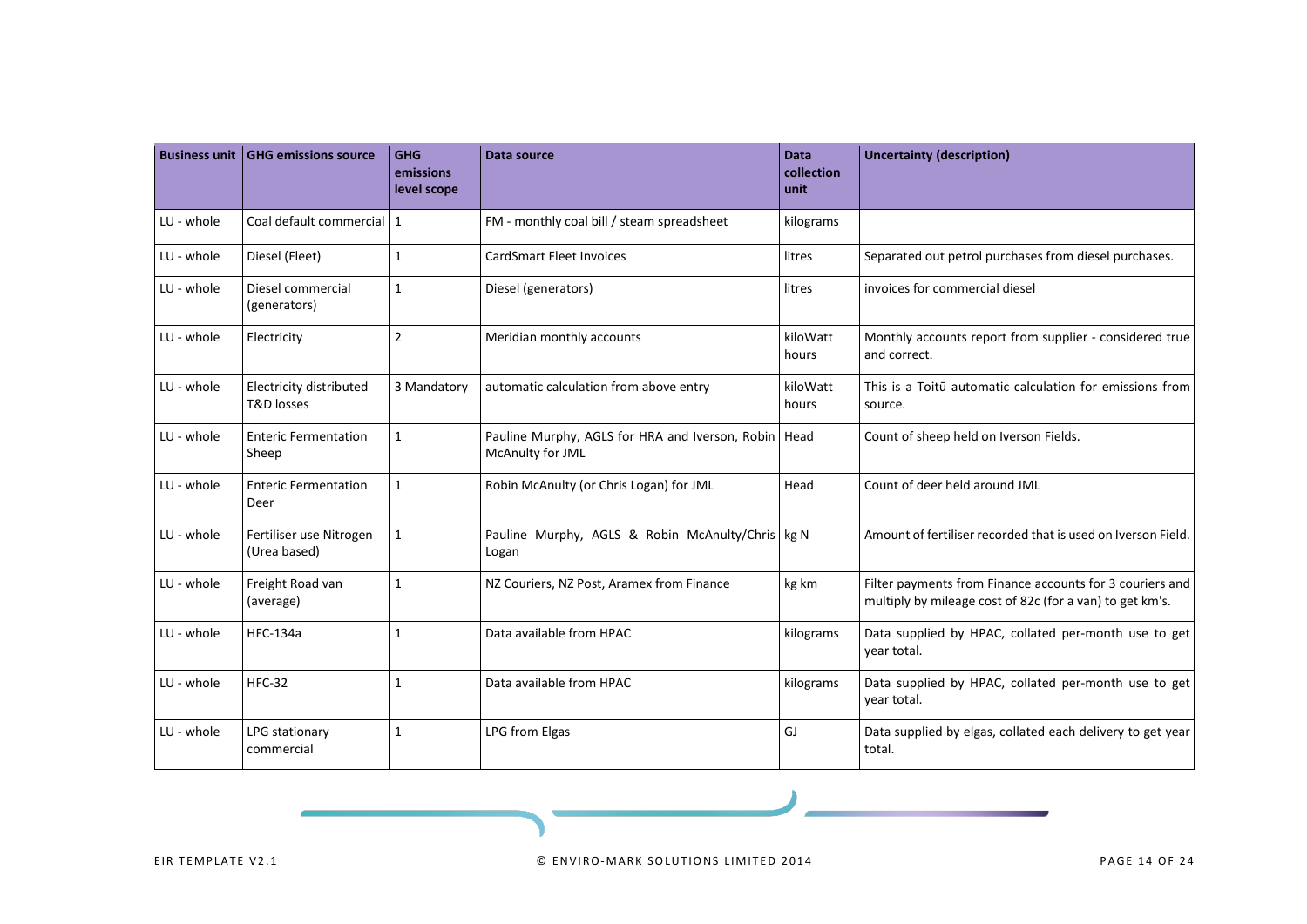|            | <b>Business unit   GHG emissions source</b>                              | <b>GHG</b><br>emissions<br>level scope | <b>Data source</b>                      | <b>Data</b><br>collection<br>unit                                                | <b>Uncertainty (description)</b>                                    |
|------------|--------------------------------------------------------------------------|----------------------------------------|-----------------------------------------|----------------------------------------------------------------------------------|---------------------------------------------------------------------|
| LU - whole | Management 1<br>Manure<br>Sheep                                          |                                        | Pauline Murphy, AGLS                    | Head                                                                             | Count of sheep held on Iverson Fields.                              |
| LU - whole | Management 1<br>Manure<br>Deer                                           |                                        | Robin McAnulty (or Chris Logan) for JML | Head                                                                             | Count of deer held around JML                                       |
| LU - whole | Petrol (Fleet)                                                           | $\mathbf{1}$                           | Fleet vehicles - petrol                 | litres                                                                           | Separated out diesel purchases from petrol purchases.               |
| LU - whole | R-404A<br>$\mathbf{1}$                                                   |                                        | Data available from HPAC                | Data supplied by HPAC, collated per-month use to get<br>kilograms<br>year total. |                                                                     |
| LU - whole | R-407C<br>$\mathbf{1}$                                                   |                                        | Data available from HPAC                | kilograms                                                                        | Data supplied by HPAC, collated per-month use to get<br>vear total. |
| LU - whole | R-407F<br>$\mathbf{1}$                                                   |                                        | Data available from HPAC                | kilograms                                                                        | Data supplied by HPAC, collated per-month use to get<br>year total. |
| LU - whole | R-410A<br>$\mathbf{1}$                                                   |                                        | Data available from HPAC                | kilograms                                                                        | Data supplied by HPAC, collated per-month use to get<br>vear total. |
| LU - whole | R-507<br>$\mathbf{1}$                                                    |                                        | Data available from HPAC                | kilograms                                                                        | Data supplied by HPAC, collated per-month use to get<br>year total. |
| LU - whole | Rental Car Large - petrol   1                                            |                                        | Hertz Rentals, Thrifty Rentals          | kilometres                                                                       | Car rentals sorted into appropriate sizes.                          |
| LU - whole | Rental Car Medium - 1<br>Petrol                                          |                                        | Hertz Rentals, Thrifty Rentals          | kilometres                                                                       | Car rentals sorted into appropriate sizes.                          |
| LU - whole | Rental Car Small - Petrol   1                                            |                                        | Hertz Rentals, Thrifty Rentals          | kilometres                                                                       | Car rentals sorted into appropriate sizes.                          |
| LU - whole | Rental Car XL - Petrol<br>$\mathbf{1}$<br>Hertz Rentals, Thrifty Rentals |                                        | kilometres                              | Car rentals sorted into appropriate sizes.                                       |                                                                     |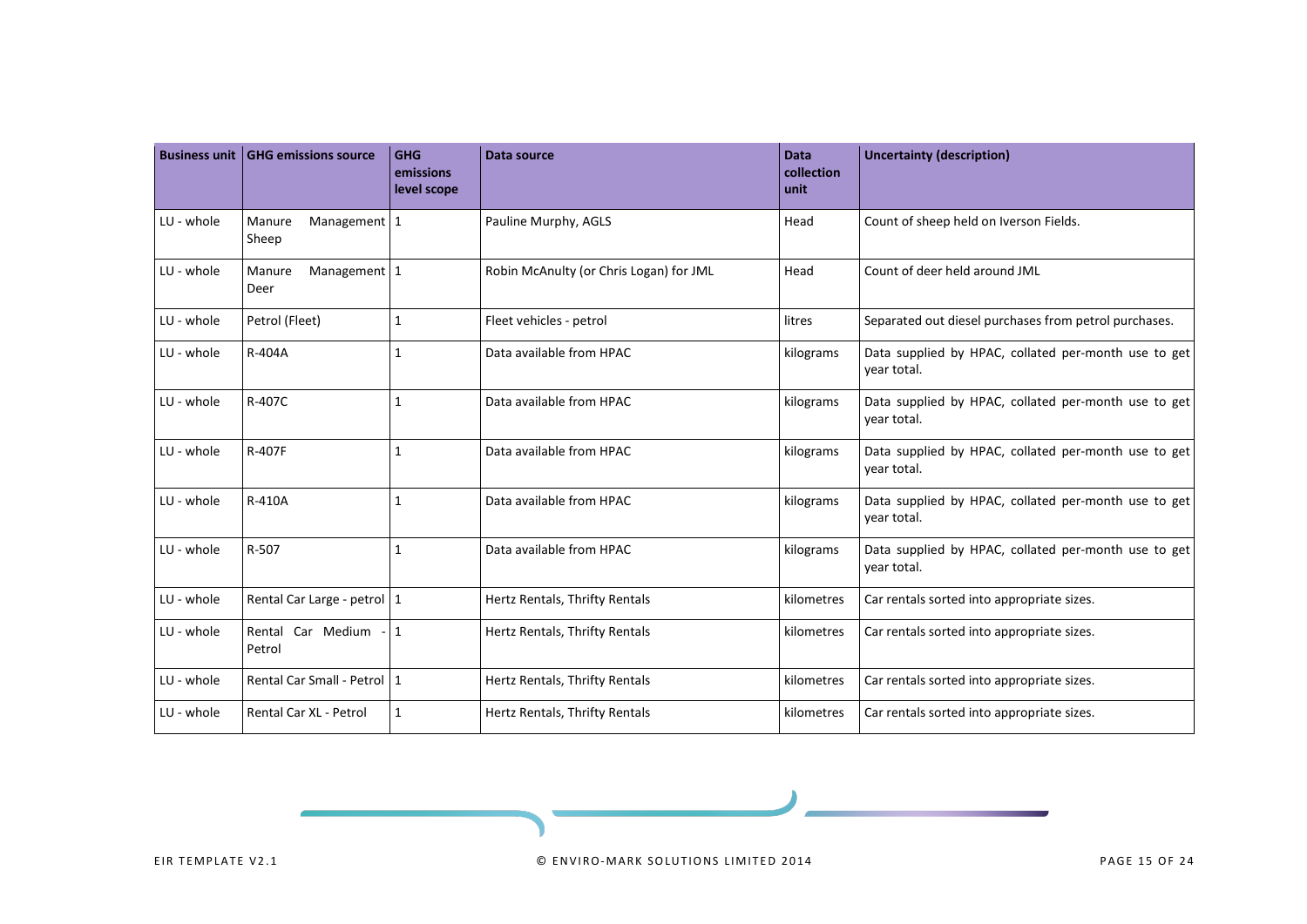| <b>Business unit</b> | <b>GHG emissions source</b>                    | <b>GHG</b><br>emissions<br>level scope | Data source                                                                                                                                                                  | <b>Data</b><br>collection<br>unit | <b>Uncertainty (description)</b>                                                                                                                           |
|----------------------|------------------------------------------------|----------------------------------------|------------------------------------------------------------------------------------------------------------------------------------------------------------------------------|-----------------------------------|------------------------------------------------------------------------------------------------------------------------------------------------------------|
| LU - whole           | Taxi (regular)                                 | 3 Mandatory                            | Taxis and Shuttles (3,223), incidental travel (3,229) dollars<br>and travel & accommodation (4,303) general<br>ledgers - collated in "CarbonCredit Reporting"<br>spreadsheet |                                   | Through searching for key words "taxi" and "shuttle"<br>across each general ledger.                                                                        |
| LU - whole           | Waste disposal<br>recycling of Paper           | 3 Additional                           | Waste Management invoices                                                                                                                                                    | kilograms                         | Information report from supplier - considered true and<br>correct but combined paper and cardboard into this line.                                         |
| LU - whole           | Waste landfilled No<br>LFGR Garden and food    | 3 Mandatory                            | Catering records for Pig Farm delivery weight                                                                                                                                | kilograms                         | Based on food volume an educated guess has been<br>provided in this instance.                                                                              |
| LU - whole           | Waste landfilled No<br><b>LFGR Mixed waste</b> | 3 Mandatory                            | Waste Management invoices                                                                                                                                                    | kilograms                         | Information report from supplier - considered true and  <br>correct but mixed recycling was added into this line as<br>there was nowhere else to enter it. |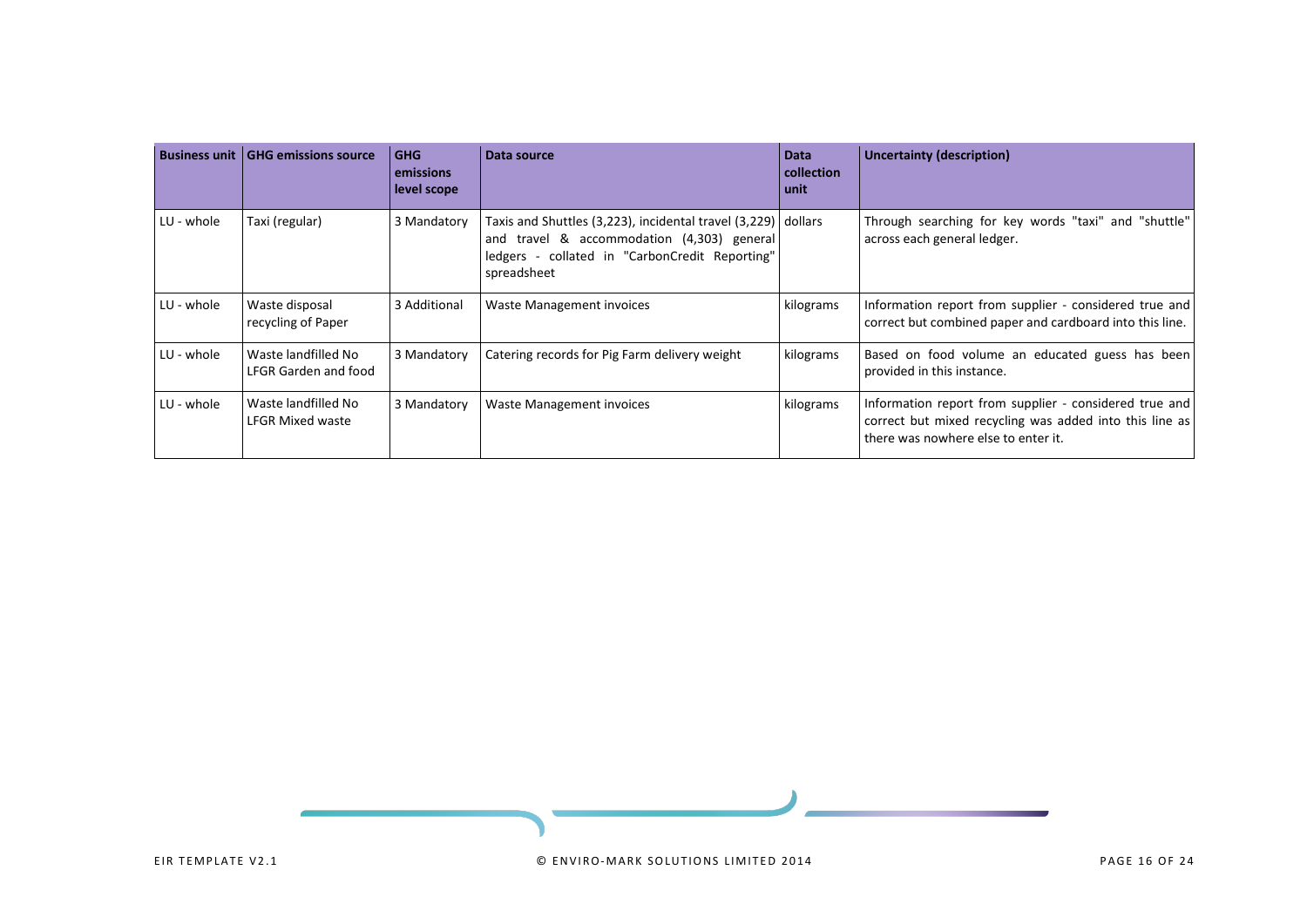### <span id="page-15-0"></span>6.1 Other emissions – HFCs, PFCs and  $SF<sub>6</sub>$

We use hydrofluorocarbons (HFCs) in our operations, and these have been included in the inventory. Hydrofluorocarbons (HFCs) are gases that we use for many of the air-condition units on campus. The different gases depend on the model and age of the unit. HFCs are also refrigerants that we use.

No operations use perfluorocarbons (PFCs), Nitrogen Trifluoride (N3) nor sulphur hexafluoride (SF6), therefore no holdings of these are reported and no emissions from these sources are included in this inventory.

### <span id="page-15-1"></span>6.2 Other emissions – biomass

No biomass is combusted in the operations and therefore no emissions from the combustion of biomass are included in this inventory.

### <span id="page-15-2"></span>6.3 Other emissions – deforestation

No deforestation has been undertaken by the organisation on land it owns and that is included in this inventory. Therefore, no emissions from deforestation are included in this inventory.

### <span id="page-15-3"></span>6.4 Pre-verified data

No pre-verified data is included within the inventory.

### <span id="page-15-4"></span>7 GHG EMISSIONS SOURCE EXCLUSIONS

Emissions sources in Table 12 have been identified and excluded from the GHG emissions inventory.

There have been some emissions that we have been unable to collect, such as accommodation whilst travelling. This could not be separated out easily in the data that we have. However, in 2021 when the university changes contract to Orbit, this will be collected separately.

Construction waste will also be collected in future audits, although currently the responsibility of the contractor.

| <b>Business unit</b> | <b>GHG emissions source</b>                   | <b>GHG emissions</b><br>level scope | <b>Reason for exclusion</b>                                                                                                                                                                                                 |
|----------------------|-----------------------------------------------|-------------------------------------|-----------------------------------------------------------------------------------------------------------------------------------------------------------------------------------------------------------------------------|
| Whole university     | Staff<br>Accommodation 3<br>(when travelling) |                                     | Unable to extract this data out. However, now we<br>have changed to Orbit, this will be done from 2021.                                                                                                                     |
| Whole university     | Mileage claimed                               |                                     | Was only able to retrieve data that was identified<br>as mileage - there possibly were claims that didn't<br>get coded to the mileage general ledger code or<br>had an identifier that it was mileage this should<br>be low |
| Whole university     | Freight<br>road<br>van<br>(courier)           | de minimis                          | Minimal use and uncertainty of data has meant we<br>have excluded this based on <i>de minimis</i> . Original<br>findings found only 0.005 tCO <sub>2</sub> e                                                                |

<span id="page-15-5"></span>**Table 12:** GHG emissions sources excluded from the inventory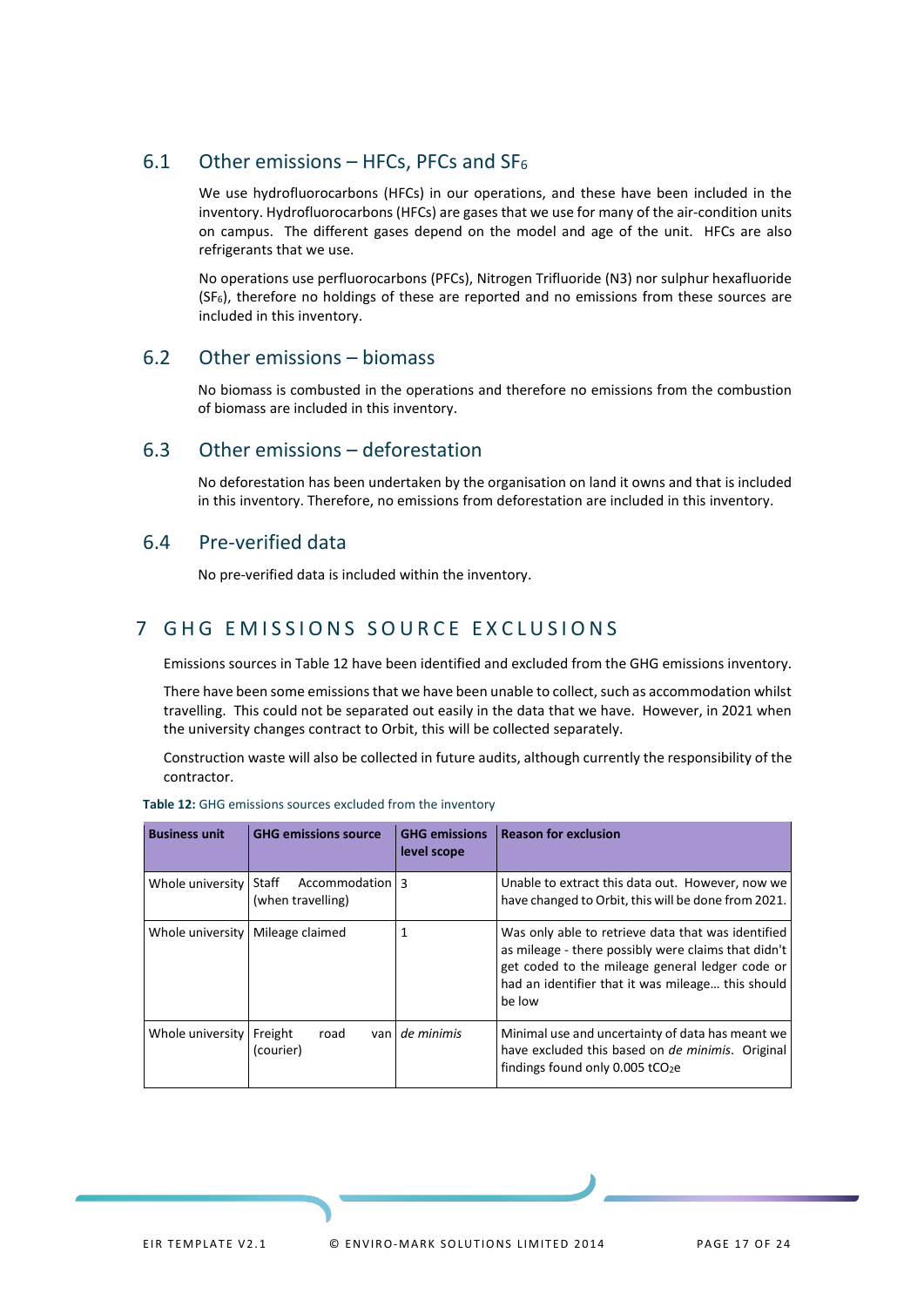| <b>Business unit</b>                    | <b>GHG emissions source</b>                                                                                                               | <b>GHG emissions</b><br>level scope | <b>Reason for exclusion</b>                                                                                                                                                                                                                                                                   |
|-----------------------------------------|-------------------------------------------------------------------------------------------------------------------------------------------|-------------------------------------|-----------------------------------------------------------------------------------------------------------------------------------------------------------------------------------------------------------------------------------------------------------------------------------------------|
| Campus<br>Development for<br>University | Construction waste                                                                                                                        | 3                                   | Construction of the Science South facility and the<br>extension of Te Whare Hakinakina was carried out<br>in 2020 but the waste was the responsibility of the<br>contractors. In future audits, this will be measured<br>and included.                                                        |
| Agritech                                | All<br>emission<br>sources $ 1, 2, 3$<br>related<br>internal<br>to<br>operations ie. Travel &<br>accomodation, fleet use,<br>commute etc. |                                     | As a subsidiary, Agritech's daily internal operations<br>has not been collected. This information will be<br>collected in the future. In the meantime, the<br>footprint of Agritech's buildings on campus is being<br>collected in our campus data (ie. Electricity, coal,<br>aircon, waste). |

## <span id="page-16-0"></span>8 DATA COLLECTION AND UNCERTAINTIES

Table 11 provides an overview of how data were collected for each GHG emissions source, the source of the data and an explanation of any uncertainties or assumptions made. Estimated numerical uncertainties are reported with the emissions calculations and results.

All data was calculated using Toitū emanage and GHG emissions factors as provided by the Programme (see Appendix 1 - data summary.xls).

A calculation methodology has been used for quantifying the GHG emissions inventory using emissions source activity data multiplied by GHG emissions or removal factors.

This Toitū programme did not have a category for mixed cardboard/paper recycling, and therefore all cardboard is reported with paper in the 'Waste disposal recycling of Paper' category.

The 'mixed waste' data we have from the TEFMA report also could not be specifically separated, so where possible, we took out paper/cardboard, plastic and glass and the remainder went into 'landfill mixed waste'.

## <span id="page-16-1"></span>9 GHG EMISSIONS CALCULATIONS AND RESULTS

GHG emissions for the organisation for this measurement period are provided in Table 1 where they are stated by greenhouse gas, by scope, by business unit and as total emissions.

This is Lincoln's second year auditing carbon emissions, and as these have been delayed and audited in late 2021 and early 2022, there has been little effectual difference. The only area where a difference has been made is in Scope 3 due to the reduction of air travel subsequent to the worldwide pandemic.

Lincoln's largest emission source is Scope 1 which is more than double and predominantly from burning coal. Scope 1 also includes field trips which also have high emissions. Scope 2 is only from electricity which will be seen to go up as our coal emissions go down, and of which we will need to circumvent through producing more of our own energy. Scope 3 has reduced by approx 1,200ghgs due to less air travel.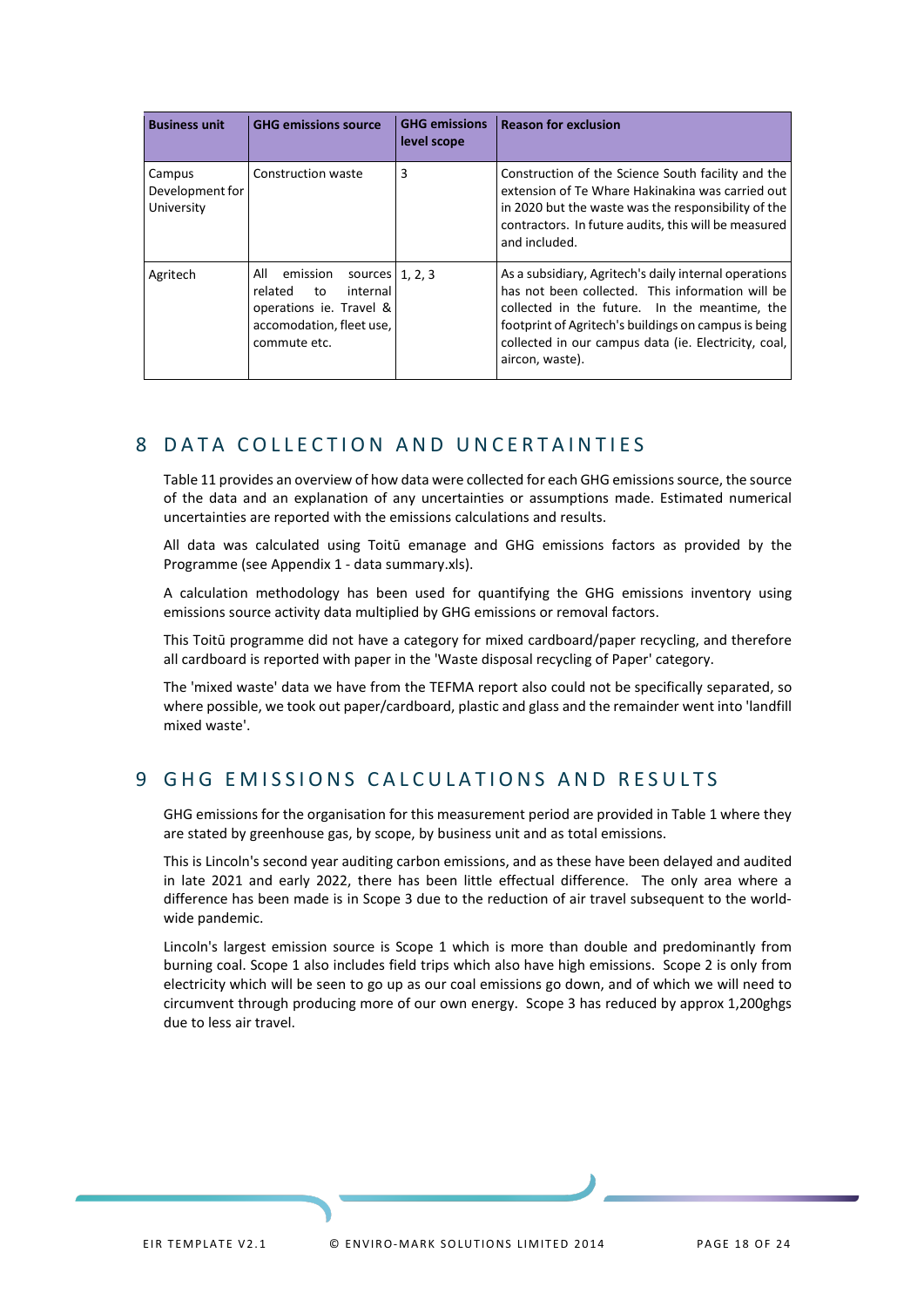

Figure 2: GHG emissions (tonnes CO<sub>2</sub>e) by scope

<span id="page-17-0"></span>

<span id="page-17-1"></span>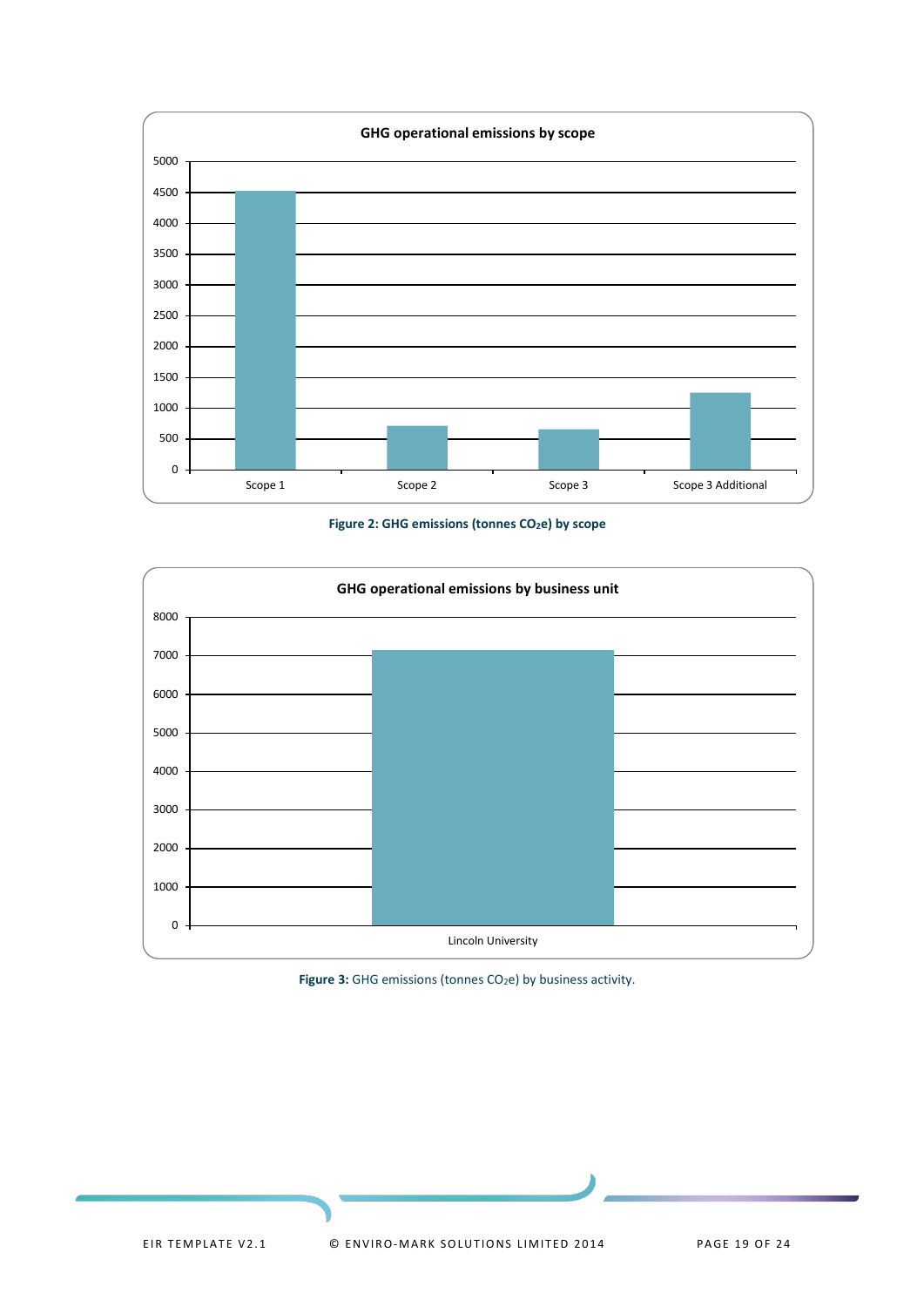

**Figure 4**: GHG emissions sources by source.

<span id="page-18-1"></span>The inventory report and any GHG assertions are expected to be verified by a Programme-approved, third-party verifier. The level of assurance is reported in a separate Assurance Statement provided to the directors of the certified entity.

## <span id="page-18-0"></span>10 EMISSIONS REDUCTIONS AND REMOVALS ENHANCEMENT

GHG emissions for the organisation for the current reporting period are detailed in Table 1. Our baseline year was 2019 was completed at the end of 2020. This second-year audit is completed soon after. We reduced nearly 1500 tonne of GHG emissions. The difference is predominantly due to a reduction in coal usage over lockdown and a large reduction in long-haul air travel due to the pandemic. This reduction is incidental to the pandemic, but of which we will seek to maintain. The Sustainability Plan was finalised and published in mid-2020 with a Taskforce subsequently put in place to ensure progress is made on the Plan. The impact of this is expected to be seen from 2021. Although work has been underway to decommission the boiler since 2019, most of this work is building infrastructure to cope with a change to electricity, therefore it will take a few years to see the reduction in coal emissions. However, we do expect all the small changes we make to sustainability practices on campus, to have started showing.

The organisation will have an updated management plan in place for managing and reducing emissions in the future to maintain Programme recertification.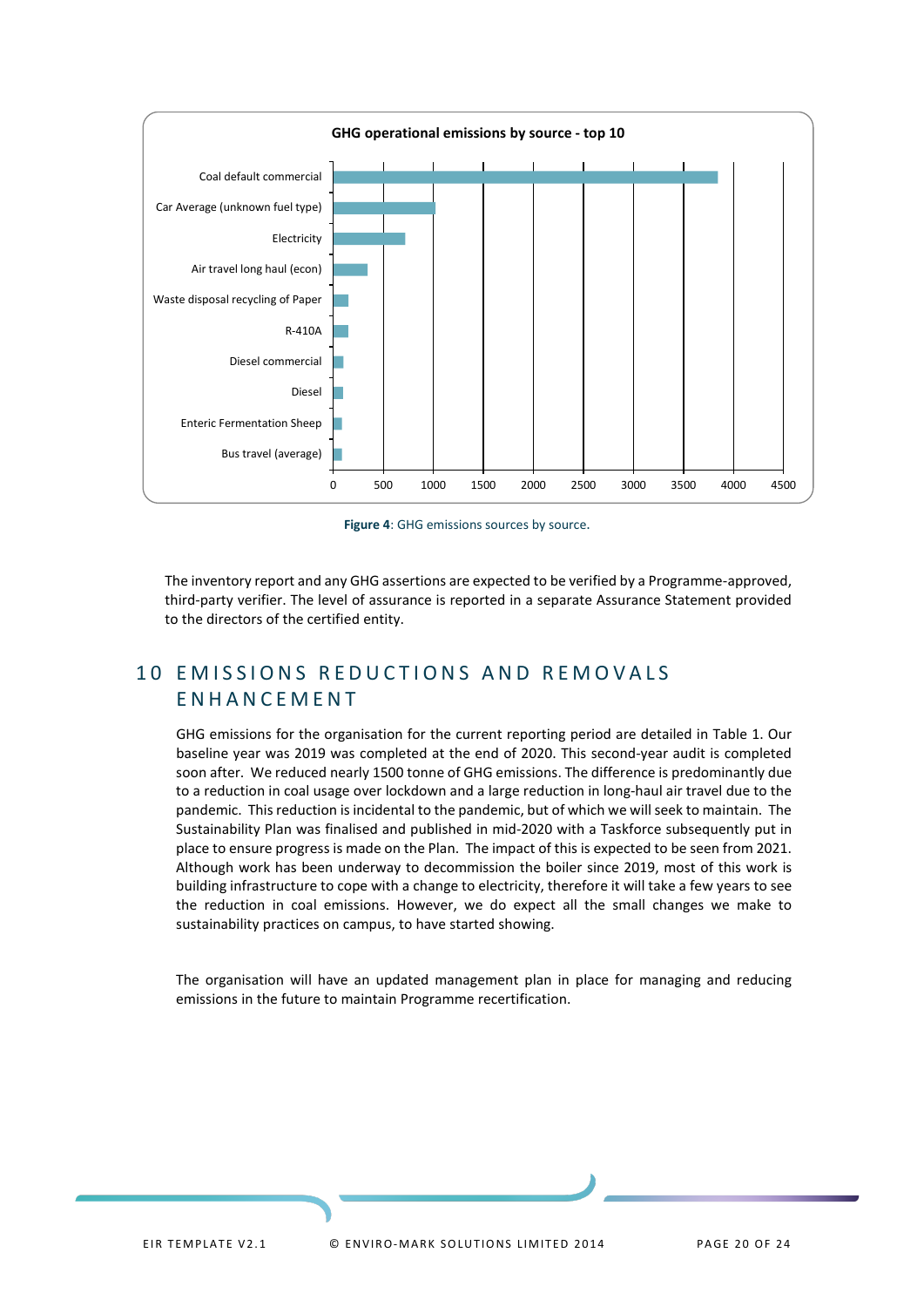

**Figure 5**: Comparison of GHG operational emissions by scope between the reporting periods.

<span id="page-19-0"></span>

<span id="page-19-1"></span>**Figure 6:** Comparison of GHG operational emissions by emissions sources between the reporting periods.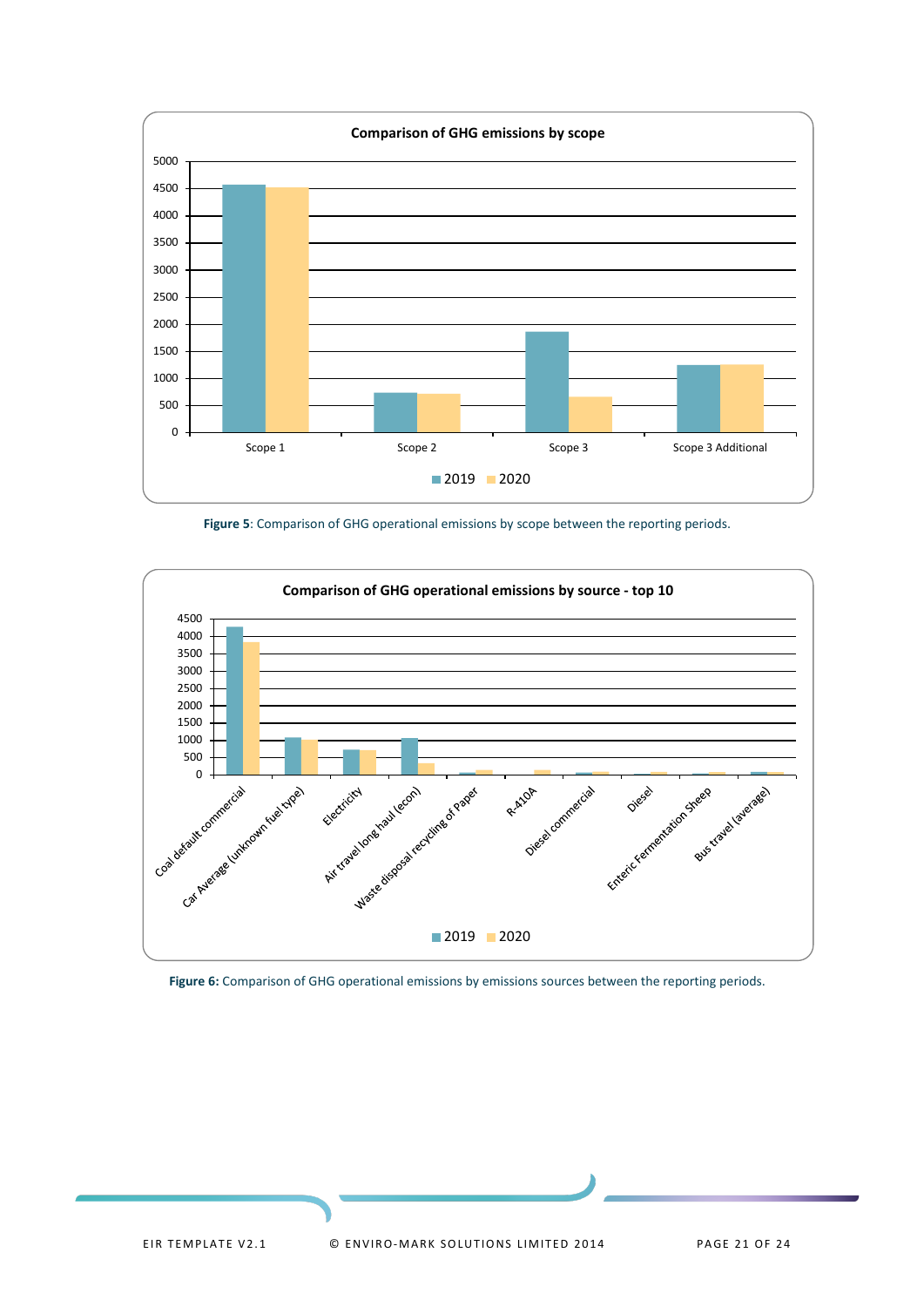

<span id="page-20-3"></span>Figure 7: Comparison of emissions by business unit between the reporting periods.

## <span id="page-20-0"></span>11 LIABILITIES

## <span id="page-20-1"></span>11.1 GHG stocks held<sup>[4](#page-20-4)</sup>

HFCs, PFCs and SF<sub>6</sub> represent GHGs with high global warming potentials. Their accidental release could result in a large increase in emissions for that year, and therefore the stock holdings are reported under the Programme (Table 13).

GHG stocks have been reported in this inventory and added into the GHG Stock Liability questionnaire. The GHG stocks reported in this inventory related to HFC stocks we hold. We have included GHG stock liability over 3kg.

<span id="page-20-2"></span>Table 13: HFCs, PFCs and SF<sub>6</sub> GHG emissions and liabilities.

| <b>Business</b><br>Unit | <b>Source</b>                                 | <b>Units</b> | Amount held - start<br>of reporting period | Amount held - end<br>of reporting period | <b>Potential</b><br>Liability $tCO2e$ |
|-------------------------|-----------------------------------------------|--------------|--------------------------------------------|------------------------------------------|---------------------------------------|
| Lincoln<br>University   | Coal default<br>commercial                    | tonnes       | 35.00                                      | 35.00                                    | 61.91                                 |
| Lincoln<br>University   | Diesel stationary<br>combustion               | litres       | 10,000.00                                  | 11,000.00                                | 29.81                                 |
| Lincoln<br>University   | HCFC-22 (R-22,<br>Genetron 22 or Freon<br>22) | kilograms    | 33.80                                      | 33.80                                    | 61.18                                 |

<span id="page-20-4"></span><sup>4</sup> HFC stock liabilities for systems under 3 kg can be excluded.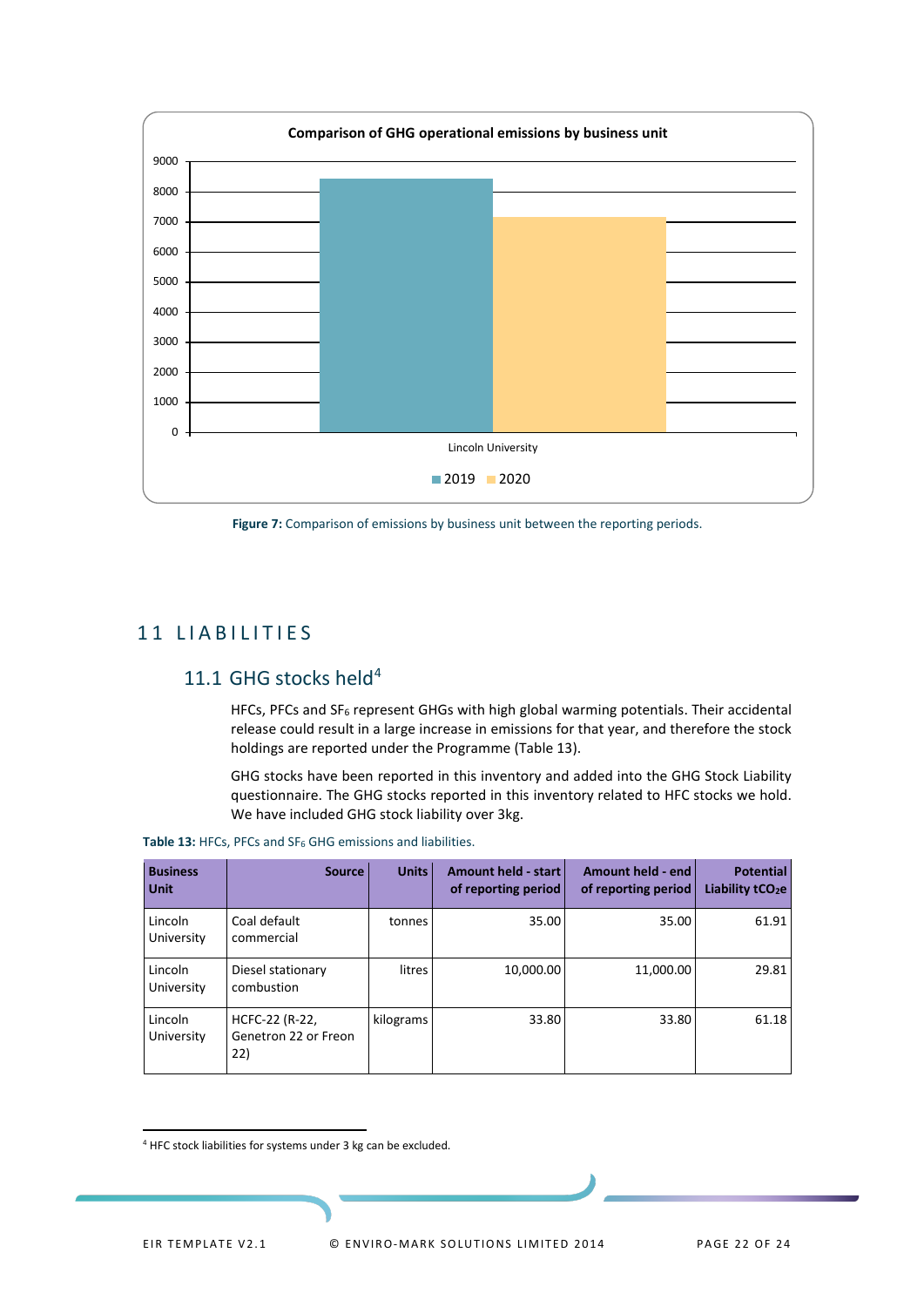| <b>Business</b><br><b>Unit</b> | <b>Source</b>   | <b>Units</b> | <b>Amount held - start</b><br>of reporting period | Amount held - end<br>of reporting period | <b>Potential</b><br>Liability tCO <sub>2</sub> e |
|--------------------------------|-----------------|--------------|---------------------------------------------------|------------------------------------------|--------------------------------------------------|
| Lincoln<br>University          | <b>HFC-134a</b> | kilograms    | 29.00                                             | 29.00                                    | 41.47                                            |
| Lincoln<br>University          | <b>HFC-32</b>   | kilograms    | 9.50                                              | 9.50                                     | 6.41                                             |
| Lincoln<br>University          | R-404A          | kilograms    | 54.00                                             | 54.00                                    | 211.77                                           |
| Lincoln<br>University          | R-407C          | kilograms    | 0.00                                              | 0.00                                     | 0.00                                             |
| Lincoln<br>University          | <b>R-407F</b>   | kilograms    | 0.00                                              | 0.00                                     | 0.00                                             |
| Lincoln<br>University          | R-410A          | kilograms    | 538.12                                            | 538.12                                   | 1,123.33                                         |
| Lincoln<br>University          | R-507           | kilograms    | 27.00                                             | 27.00                                    | 107.60                                           |

### 11.2 Land-use change

<span id="page-21-0"></span>Organisations that own land subject to land-use change may achieve sequestration of carbon dioxide through a change in the carbon stock on that land. Where a sequestration is claimed, then this also represents a liability in future years should fire, flood or other management activities release the stored carbon.

Land-use change has not been included in this inventory. Lincoln University is not doing any sequestration.

### <span id="page-21-1"></span>1 2 PURCHASED REDUCTIONS

Purchased reductions could include certified "green" electricity, verified offsets or other carbonneutral-certified services. Organisations may choose to voluntarily purchase carbon credits (or offsets) or green electricity that meets the eligibility criteria set by a regulatory authority. The reported gross emissions may not be reduced through the purchase of offsets or green tariff electricity.

Purchased emission reductions have been included in this inventory.

Certified green electricity has not been included in this inventory. All electricity is purchased through Meridian energy which is considered predominantly green; however we have not specifically purchased the certified green energy from them.

(No answer provided) Further solar installations were made in 2020, in addition to the array already on Te Kete Ika. The new arrays have been installed on the RFH Building, and two smaller arrays on accommodation units. These solar arrays can generate approximately 205 megawatt hours per annum. The array will supply renewable energy direct to the University's network, with Meridian Energy planning additional arrays as part of Lincoln's \$8m investment into renewable energy.